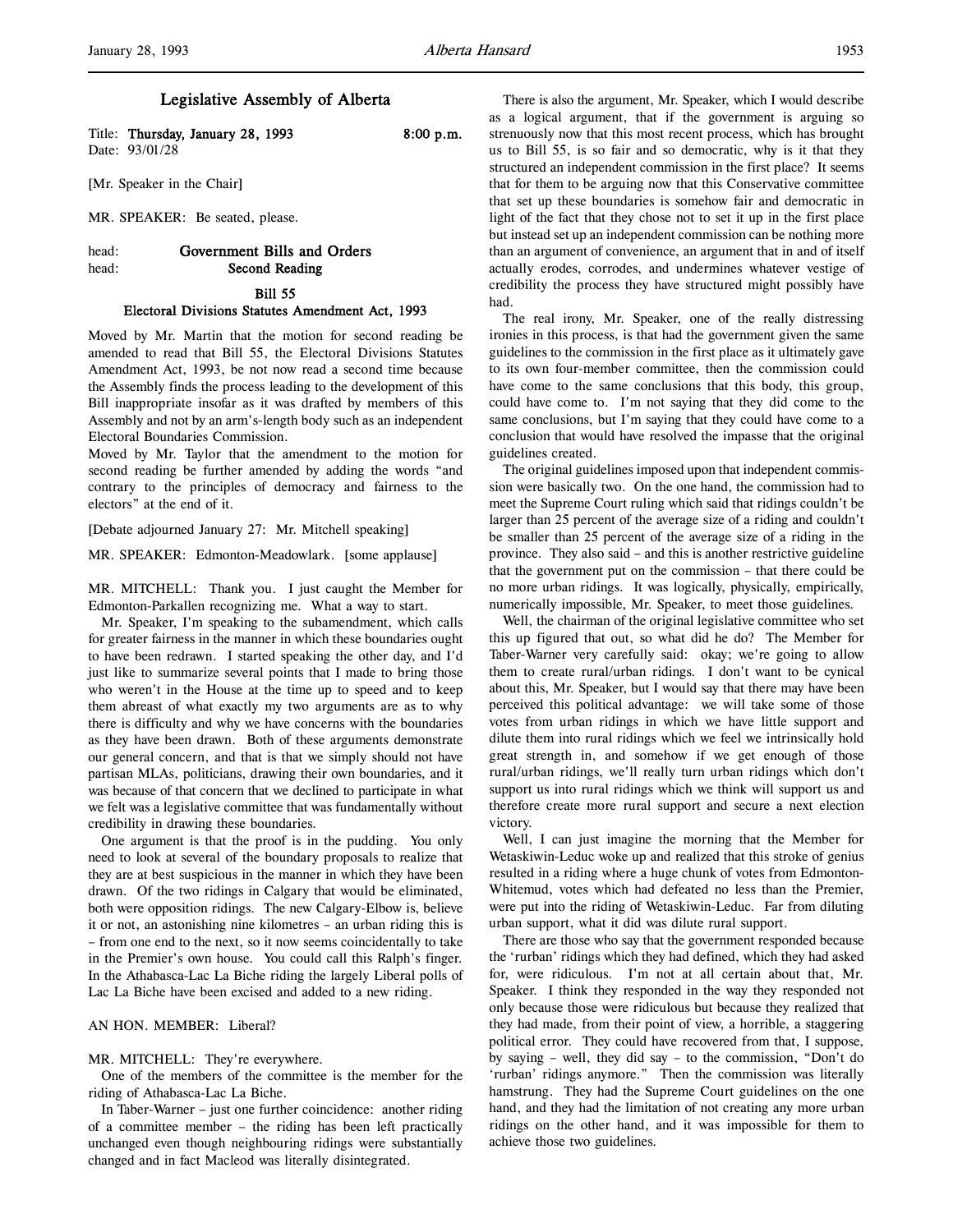What did the government do? The government then realized the impossibility of those two guidelines, and they simply changed them. They allowed their own committee to create three more urban ridings, two in Calgary and one in Edmonton. The result is that we now have a breakdown of ridings which seems to meet – although I'm sure it will be tested in the court, and I'm not a lawyer – the Supreme Court guidelines.

So here we are, Mr. Speaker. The great irony is that the government has launched itself on a politically suspicious course of action costing a great deal more money because the whole process had to be duplicated – that is, the process that was originally undertaken by the commission – when in fact if they had had the common sense to simply tell that commission in the first instance that they could create three new urban ridings, we would have finished this in June. We would have had it passed in June, we wouldn't have taken all this extra time, and we wouldn't have spent all that extra money.

Mr. Speaker, we're not about to say whether these boundaries are right or wrong. There are enough incidences, enough examples that are relatively glaring to suggest that the proof is in the pudding, that a flawed process has resulted in a flawed allocation of boundary lines within this province. It is for that reason that we are opposing this particular Bill. It is because even if in the final analysis the boundaries that this group drew were perfect – and they are not – we could never be certain of that. Certainly it is obvious that we have good reason not to appreciate that they are perfect, because there are some glaring examples of boundaries that seem to be drawn from motivations other than pure fairness and pure democratic representation.

# 8:10

I'm not surprised, Mr. Speaker, that it would come to this. I would have hoped that if the newness, the new management that the government wants to claim it is now providing, had some substance, the new Premier would have scrapped this process and said to the commission, "Using the data you have, using the hearings that you've undertaken, let's implement this process and let's do it properly." But this is not new management. This is the same old management by the same old team. Nothing has changed. The interests that they represent haven't changed. Their prejudices haven't changed. Their priorities, if they've ever been able to establish them, haven't changed. Ten of the members of this cabinet that could have influenced the kind of decision that would have been needed to make this right are members of the old cabinet. That's not change. That's not new. It's the same old thing. The same old imprint which we saw so often on the decisions or failures to decide by the earlier regime are now very, very clearly evident in this decision, the decision that is embodied in Bill 55.

Mr. Speaker, it's for these reasons that I and my caucus colleagues will not be supporting this Bill. I think it is particularly unfortunate that it has come to this at a time when cynicism is eroding the effectiveness of the political process. The opportunity to redraw boundaries is an opportunity to demonstrate that institutional processes can be fair, they can be objective, and they can be democratic. Our subamendment calls for greater fairness and for the recognition of greater democracy, the pursuit of democracy in the drawing of these boundaries. That's why I support this subamendment, and that's why I will not support this particular Bill. At a time when we must utilize every resource available to demonstrate credibility, to regain credibility in our institutions, this government has thrown away one of the most significant and important opportunities to do that that has been at its disposal.

Thank you, Mr. Speaker.

### MR. SPEAKER: Edmonton-Avonmore.

MS M. LAING: Thank you, Mr. Speaker. I would rise to support this subamendment, which holds that this Bill cannot be adopted because it is contrary to the principles of fairness and democracy. I believe that the people of Alberta want to elect legislators to make laws incorporating the principles of fairness and democracy. So maybe we need to look at what the word "democracy" means, because that's what we're talking about.

### [Mr. Deputy Speaker in the Chair]

Democracy is based on an age-old concept of each citizen having one voice and one vote. As states became larger, they joined together into what we call representative democracy, in which one person spoke for a group of voters with one voice and one vote. No one person under this should be represented as having more than one voice or one vote. Certainly when we had straight democracy – one person, one vote – no person could speak with three times the authority of another person or vote with three times the authority of another person. Representative democracy must honour that principle because it is a refinement of the principle of one person, one vote. In the transformation we must not lose sight of that principle.

In Alberta we know that this is a province of large geography, so that is a variable that must be added in to maybe have influence on the guiding principle of democracy: one person, one vote. We must remember, however, that in this Assembly we speak for citizens, for voters, not for acres, not for square miles, not for hectares. We speak for human beings, not land, not geography, Mr. Speaker. We can see that there will be an influence of the size of constituencies on the principle of one person, one vote, but it cannot be the determining factor and put aside the principle that we have representative democracy. We must hold to that principle even though it does not require strict adherence. The Supreme Court has set out parameters on the effect of geography on the guiding principle of one person, one vote.

Mr. Speaker, we have another principle that is absent from what has gone on in drawing the boundaries, and that is the principle of fairness, that each person has equal voice in the decisions that profoundly affect their lives. Those are the kinds of decisions we make in this Chamber, decisions that profoundly affect how Albertans will live together, how their resources will be shared and spent, how the disadvantaged will be taken care of, and in many cases, how the advantaged will be taken care of too. What we're talking about here are rules about how we live together, so we must have all voices heard, and we must have representative democracy. Fairness is absent when some voters have voices that carry two or three times the power of other voices, for that means that some interests are overruled because they do not have adequate representation and some perspectives are dismissed because they are understated; there are not enough people to articulate them.

Elected members' most important work in this Assembly, indeed, is to find solutions that balance the needs and interests of all Albertans in a fair and democratic way. That cannot happen as a result of the process that we have just been through, because the boundaries lacked and fail to honour the principle of representative democracy, the principle of one person, one vote. In addition, the process was plagued by partisanship. I would suggest that the process lacked the principles of representative democracy by the nature of the legislation that came before this House and set up the guidelines for how boundaries would be drawn. Mr. Speaker, partisanship may or may not have been the guiding principle in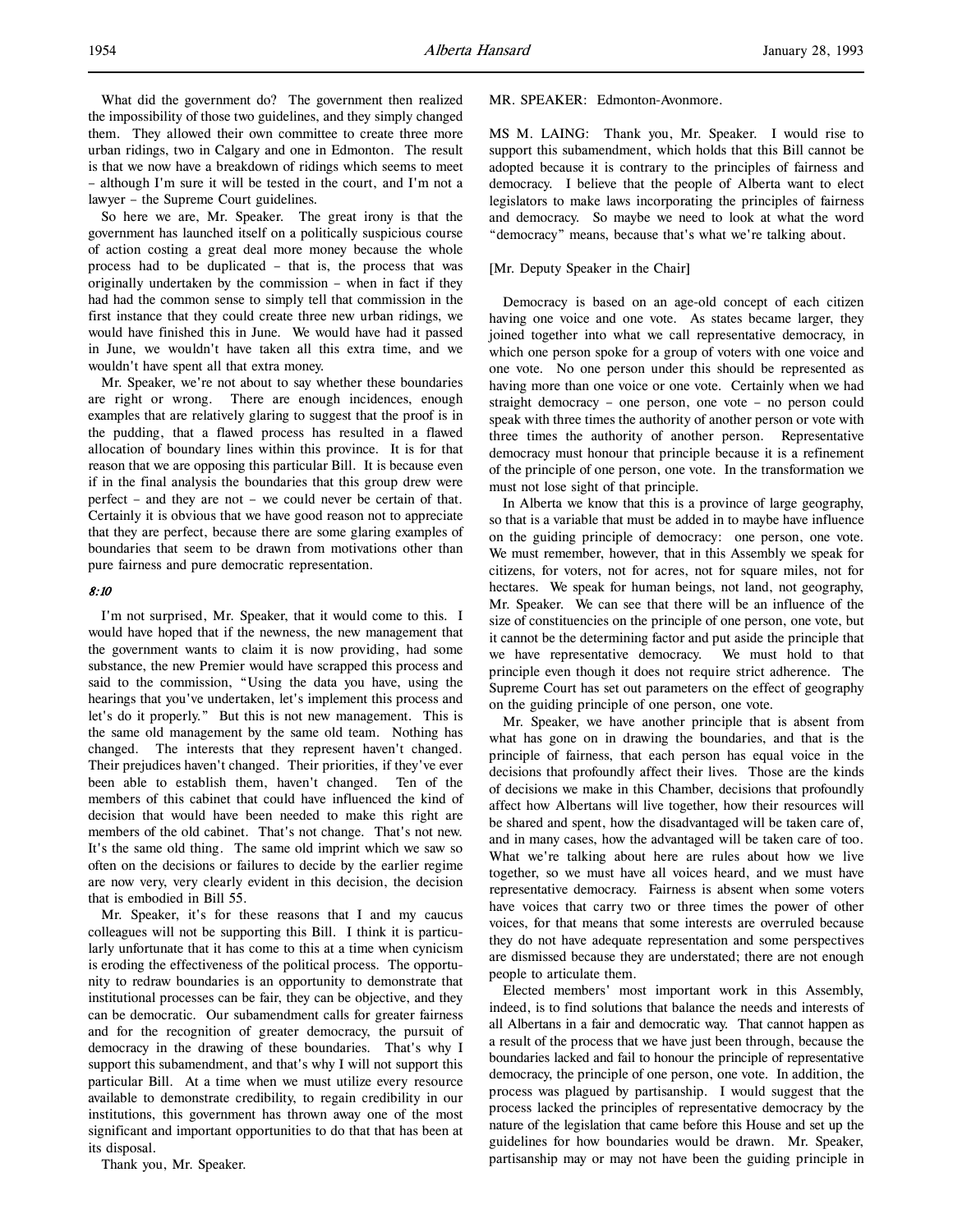MR. DEPUTY SPEAKER: Would the hon. member mind yielding for a moment, and would the Assembly mind granting unanimous consent to revert to Introduction of Special Guests?

HON. MEMBERS: Agreed.

MR. DEPUTY SPEAKER: Opposed? Carried. The hon. Member for Edmonton-Belmont.

# head: Introduction of Special Guests

MR. SIGURDSON: Thank you very much, Mr. Speaker. Thank you to the members of the Assembly and especially my colleague from Edmonton-Avonmore for interrupting her comments so that I might introduce a very special group of Boy Scouts from the 203rd Evansdale scout group. They're seated in the public gallery at the moment. They're accompanied by Mr. Alfred Madge, Mr. David Rose, Mr. Brian Berg, and Mrs. Sherry Madge. I would ask that they rise and receive the traditional welcome of the Assembly.

# head: Government Bills and Orders head: Second Reading 8:20 **Bill 55** Electoral Divisions Statutes Amendment Act, 1993 (continued)

MR. DEPUTY SPEAKER: The hon. Member for Edmonton-Avonmore.

MS M. LAING: Thank you, Mr. Speaker. That people do not believe that this process of drawing boundaries was free of partisanship is very evident in this morning's paper, where we read about the concerns of Albertans angered at what appears to them as partisan, politically motivated boundaries. We say, how do we answer the charges that government ridings were strengthened in the redrawing of the boundaries and that opposition ridings were weakened? Could it have been by chance or was it coincidence? How can we answer that? The charge of partisanship stands because we cannot answer it.

Mr. Speaker, we have received in our offices numerous letters with regard to communities of interest sundered, and we have to say, to what purpose? Sure, we know boundaries have to be drawn somewhere, but fairness holds that in drawing boundaries, we must recognize communities of interest so that communities can work together to be heard and speak to the needs of their own communities. If that does not happen in the drawing of the boundaries, we have to say why not? Is it that political interest was being served instead of the interests of the community, of the voters of this province?

The only way to avoid such questions, such accusations, is to have boundaries drawn by a nonpartisan, independent commission. I for one cannot accept the arguments that we heard yesterday on constraints of time. Mr. Speaker, the principles of democracy and fairness must never be sacrificed on the altar of expediency. I think it's a false assumption to say that it was constraints of time that forced us into this partisan process, because in fact we had four years. I don't think it was time at all.

What has fouled the process and has defied and denied the principles of fairness and democracy were the political constraints that were placed on the drawing of those boundaries by the government legislation, legislation that did not fully incorporate

the principles of fairness and democracy and, in fact, legislation that made that impossible, legislation, many would hold, that served partisan political purposes. Political constraints rendered a nonpartisan process unable to act upon the principles of fairness and democracy as articulated by the Supreme Court of Canada. This process, therefore, was doomed from the beginning. That is clear when we get four minority reports from a five-member commission, for goodness' sake. That should have told the government that there was something wrong with the legislation under which that commission operated, that fairness and democracy were not incorporated into that legislation.

Instead of doing the right thing and changing the legislation and the guidelines, what did the government do? They didn't bring in new legislation. They made a bad situation worse. They doubled the partisanship by setting up a committee of MLAs. Now, we as opposition MLAs said: we don't want any part of that kind of foul process, a process that will not, cannot incorporate the principles of fairness and democracy into the outcome. So we have to say that no wonder Albertans are angry and are writing letters. What is to be done when we get these letters? I look forward to the next few days, because we have here requests from several thousand people in one constituency requesting that they be included in another constituency so that their community of interests will be preserved, so that their voices will be together and united. But to change one constituency means we have to change another constituency. So we'll have ad hoc changes: take one from here and put it there and take those from there and put them there to compensate. Sounds like a nightmare to me. I look forward to seeing how the government will deal with this.

What will the result reflect? Will it reflect fairness and democracy, rhyme or reason? I don't think so. I think it will represent chaos. If we don't have that result, then I would say that the suggestion that amendments will be acceptable is meaningless because it seems to me it will require a tremendous amount of work and thought to redraw boundaries in accord with the requests of the community of interests that we have all heard from. So I look forward to seeing how this government will deal with these requests.

More importantly, as we try to deal with this, I think the question for me is who is going to see the overall picture to see where population will be increasing, where population will be decreasing? Who will ensure that fairness and democracy, in spite of flawed legislation and in spite of an inappropriate process, will be served? I don't know who will do that, Mr. Speaker, because there's no way that can happen in this Chamber. Fairness and democracy require a process that honours those principles in reality and in perception. It must be done, and it must be seen to be done. To have partisan politicians carving up an electoral map certainly fails to satisfy the second criterion, that it be seen to be done.

Mr. Speaker, in a time of great mistrust of politicians particularly, of most social institutions, indeed, whether or not the principles of fairness and democracy were adhered to is a moot point because few people would believe that what has occurred in this political climate did in fact serve those principles. In this time voters demand that politicians do not act in their own selfinterests, that they serve higher principles. Few people looking at the boundaries as they have now been presented to us would believe that had occurred.

Mr. Speaker, we've heard we have a new government, new management. Well, we may have a few new faces in the front row, but boy, we sure have the same old script, and it is not good enough. Therefore, I encourage all people to support this amendment and ultimately defeat Bill 55.

Thank you.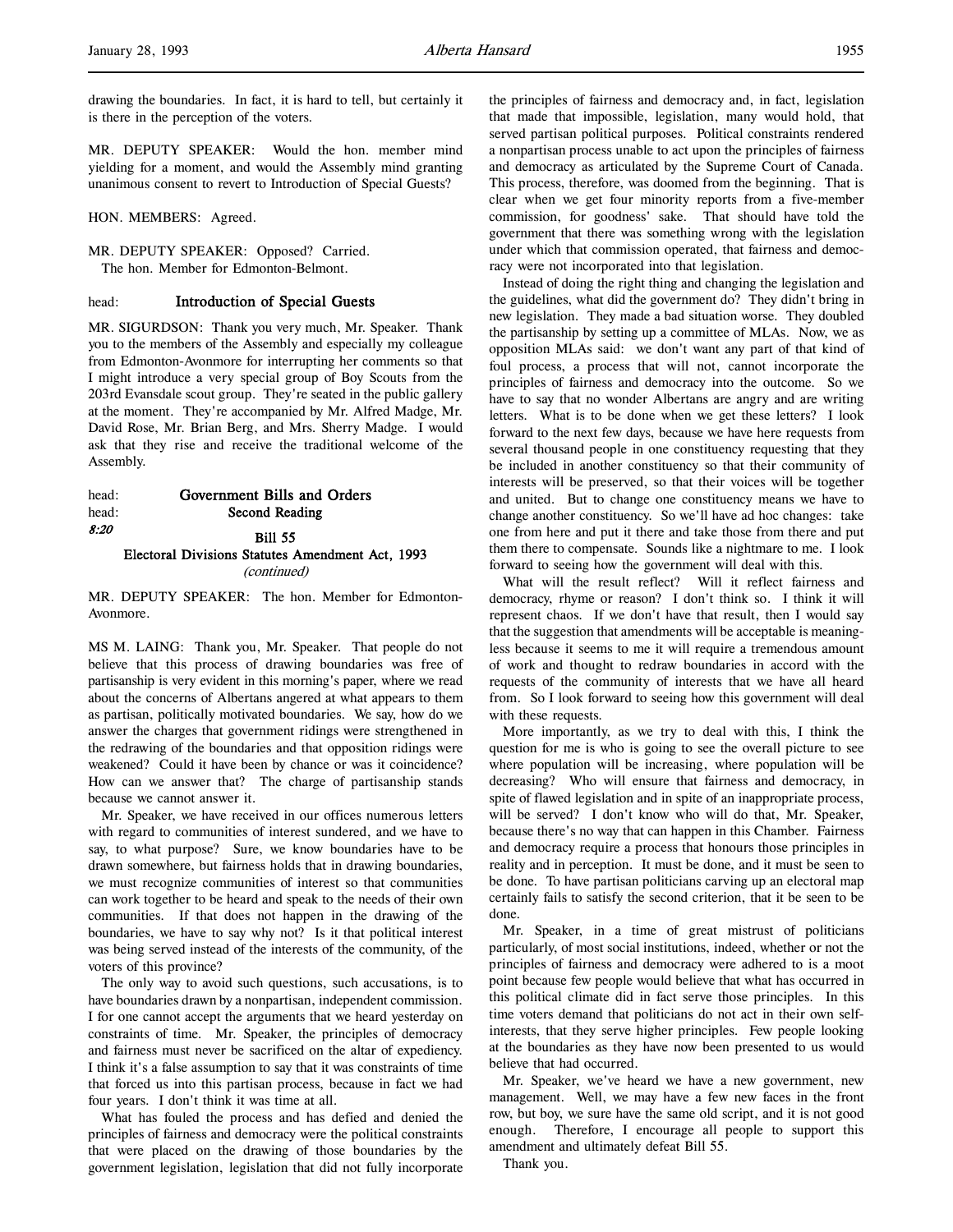MR. DEPUTY SPEAKER: The hon. Member for Calgary-McKnight.

MRS. GAGNON: Thank you, Mr. Speaker. I rise to speak in favour of this subamendment presented by my colleague the Member for Westlock-Sturgeon, that the words "and contrary to the principles of democracy and fairness to the electors" be added to the end of the amendment we are dealing with.

The word "democracy" is one that is easily thrown around these days, and it often seems to mean different things to different people. As a matter of fact, it seems that democracy itself is often ignored in favour of blatant partisanship. I think it may be useful to look back to the origins of the term "democracy" to discover what it truly means. "Democracy" comes from two ancient Greek words: "demos," meaning people, and "kratos," meaning power, giving us a term that means literally people power or the power of the people.

The first and purest form of democracy was the ancient Greek system of direct democracy, where all citizens came together to directly vote on each and every issue that affected them. This system allowed each citizen their viewpoint on the decisionmaking process. Under this system political parties were not necessary and therefore were not allowed. However, as we all know, the business of legislation is onerous, and in due time this direct democracy system was replaced with a system of representative democracy, where people elected representatives to make decisions on their behalf. This is the primary principle of our democratic system, that our elected representatives make decisions on behalf of the people they represent.

The question before the House on electoral boundaries violates this fundamental principle in a very elementary way. Instead of making decisions on behalf of their constituents, elected representatives are making decisions about their constituents. They are deciding whom they will represent, how many people they represent, and where the people they represent reside. They are drawing their own boundaries. This is unbelievable. This is a perversion of the basic premise of our democratic system, where instead of having people choose their elected representatives, elected representatives are choosing which people they will represent. This is certainly contrary to the principles of democracy. Members of this Legislature have received their mandate from the people they represent. Logically, then, they do not have the mandate to change whom they represent, for they would be disenfranchising people who elected them. This of course assumes that no one has gerrymandered the boundaries. In this case it is somewhat difficult for our caucus and for my constituents and for Albertans to avoid the suspicion or the perception of gerrymandering.

# 8:30

Another issue that we are dealing with in this subamendment is the perception of unfairness. In order for this process to have the confidence of Albertans, it needs to be seen as a fair and honest endeavour. Unfortunately, the process used to arrive at the electoral boundaries which we have been presented with cannot be labeled fair. The conflict of interest that the boundaries committee faced was all too evident. MLAs were given the opportunity to hedge their own personal and political party's future chances of electoral success by affecting the size and shape and population of every constituency in Alberta. It has been suggested that the opposition parties could have addressed the issue by participating on the committee. This would have done nothing to address the inherent conflict of interest of members drawing their own

boundaries. Rather, it would have been a three-way conflict of interest, with the government majority prevailing in the end.

The worst aspect of this whole process is that it has once again helped to destroy the faith of the public in the political process: a terrible consequence which all politicians should avoid. People need to believe in the political process if democracy is to prevail. This is a consequence which I as an elected representative resent the most. Albertans are experiencing a very deep-seated disaffection with politicians and the political process. Across the country, it was recently reported in a Maclean's magazine article, 73 percent of respondents told a Decima poll that they have lost faith in their politicians, that they no longer believe that their politicians serve the public good. More than two-thirds of respondents in that same poll said that politicians only seem interested in helping themselves. Public alienation is all-pervasive, and we are all painted with the same brush. That makes me, personally, very angry. It is a very scary thing for democracy to see what has happened in this province with this whole process of boundaries redistribution. The process of determining boundaries should have increased people's faith in the political process. It was a wonderful opportunity to do that. Instead, it has harmed it.

The hon. Premier has stated that he has brought this issue to the most democratic institution in the province, the Legislative Assembly. I would suggest that although he is correct in principle, he ignores the principle of democracy. A democratic institution is only such if the decisions it is presented with have been arrived at in a fair and democratic manner. It is clear that the Electoral Boundaries Committee was not structured on fair and democratic principles, and as such we consider that it cannot be called fair and democratic. As a matter of fact, what we seem to have is an act of a failing government desperate to retain power.

So I repeat: I support the subamendment to Bill 55, and I urge the Assembly to support it as well.

# MR. DEPUTY SPEAKER: The hon. Minister of Labour.

MR. DAY: Thank you, Mr. Speaker. We hear a lot of these words "fairness" and "democracy," and that of course has to do with the subamendment which nobody has referred to in the speeches, but we appreciate your good graces, Mr. Speaker, in allowing them to continue. At any rate, the subamendment talks about "the principles of democracy and fairness to the electors." I'm going to be talking about that in some detail in a few minutes. That may get a little uncomfortable for some members. It's like the disclaimer before the TV show starts: if you don't think you can handle what's coming, you may want to leave now. I'm going to get to that in a minute.

The other thing I'd like to address right off is that if we're talking about fairness and democracy and we're talking about the principles involved, we've got to ask ourselves the question: how did this whole process begin? Well, as we know, and I think some need reminders on this, it began simply because legislation requires that every maybe 10 years in some jurisdictions or every two elections there has to be an assessment of the redistribution of population. That has to be done. That's why the process started. How did we embark on this path in 1990? Well, as a reminder again, a select special committee of the Legislature consisting only of MLAs sat down and worked fairly well together – obviously we had our times of disagreement, but we worked fairly well together – in coming out with a set of guiding principles that would be followed by whomever was to actually take on the onerous task of trying to come up with the actual boundaries and the lines and the constituencies. In drawing up those guidelines, there were some principles that were followed. We're talking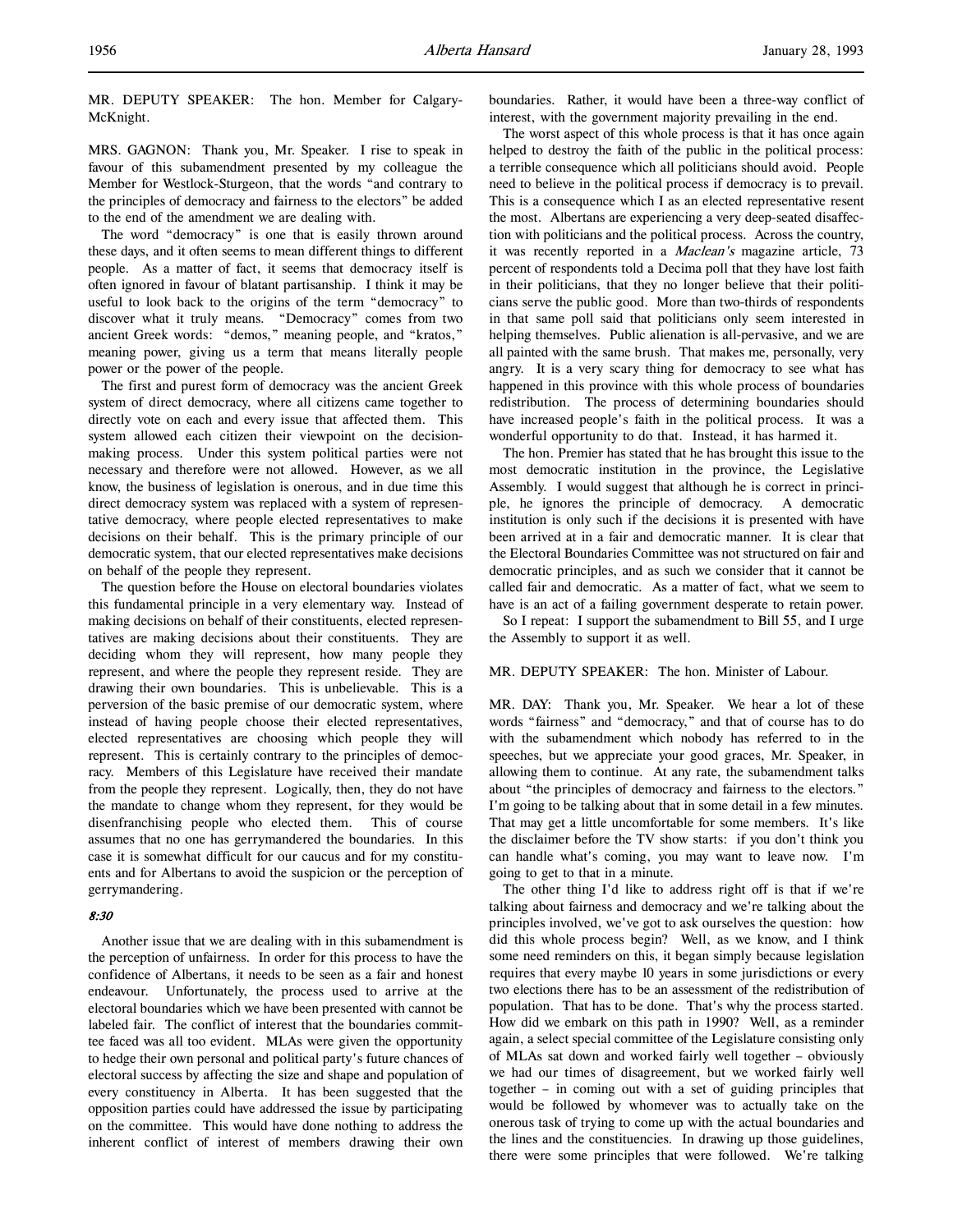here about principles, fairness and democracy. One of the principles was that the meeting had to be open. All meetings were open, everything recorded in *Hansard* – this is the select special committee now; just stay with me here – and one of the guiding principles was that whatever that committee came up with, it would be given to the courts to make a judgment on in terms of its fairness. That's a guiding principle.

Now, it's very unfortunate in terms of that I'm not allowed to comment on attendance, and I won't, but it's funny that after I mentioned that some members had better sit tight because it could get uncomfortable, it seems to have caused a certain reaction, which I can't comment on. The reaction is now fast depleting this Assembly, and we'll forward the Hansard to anybody who would be interested.

The fairness and democracy was clearly enunciated by the select committee, clearly enunciated, and even sent on and tested in the courts. Since we're talking here about principles and fairness and democracy, I won't get into every single area, but the courts upheld the principles and the guidelines that were attended to in this particular exercise. Then what happened? The question of how: it went to a commission. It had to go to a commission. I might add that that particular select committee of MLAs came up with these guidelines and principles in a unanimous fashion. I just add that: a unanimous fashion. These were then set out to be the guiding principles for a commission.

The commission, as we recall, was a mixed group. I didn't say "mixed up"; I said "mixed." I think they were good people; I think they were committed people. There were people who were appointed and suggested by the opposition and some by the government and neutral people. As we know, they tried to work with those guidelines and, we believe, in a sincere but misguided fashion came up with certain electoral maps. Those of us who were watching were concerned about what the reaction was going to be, and the concern was seen when they went around the province and people saw those guidelines and saw what the constituency would look like, coming up with things that the select committee, Mr. Speaker, had never dreamt they would come up with in terms of the shape of certain ridings, the so-called `rurban' ridings, something that was never anticipated by the select committee. They ran into incredibly fierce opposition everywhere they went in the province, but I will say that they were operating under principles of fairness and democracy. They were being fair to the public. They were being very democratic. They were letting the public see what was happening.

### 8:40

Then coming back from what was, I would suggest, a harrowing experience, because if you're not an elected person – elected people have some experience with talking to folks who are upset about issues. Especially when they're talking about the opposition is when I find they're really upset. You get somewhat used to that as an elected person would. A nonelected person is maybe less able to handle that. They went back and under some duress because they'd worked long and hard and diligently, they came out with a report which is actually five different reports. You couldn't have a greater minority, five different reports. There's no way in the world anything could happen from that. Some people just dismissed that report out of hand and said that it was a waste of time. I don't think it was, because we were able later to draw from some of the good, salient points of each of those five reports.

So here we are with approximately a year left in the legislated mandate of the government, with no electoral report and yet required by law to come out with one. The very process of naming people to another commission is one that takes a considerable period of time. To name another commission, another report, another series of public hearings: it does make you wonder just a little bit if there wasn't some thought and planning from members opposite in terms of trying to delay this. Can you imagine the mandate running out and still no electoral report? It would be a horror story; it would be a nightmare. Something had to be done. So again the all-party committee approach is what was looked into. It's no secret that the members opposite made a choice not to be part of that all-party committee. That was their choice. Things couldn't be delayed. We had ample information, not just from the public, which now had gone through two rounds of public hearings at great expense – but what price democracy? We had all the information we needed from the public, more than enough information and suggestions from five people working on this committee. Something had to be done to tie it all together.

Now, I find some of the accusations that have come from across the floor intriguing. First of all, in light of the subamendment here, "principles of democracy and fairness," that the process was not open. The process not open, Mr. Speaker? The media were invited to the sessions. Hansard was there to record every decision through some of the long, hot days of summer as the not very exciting process was ongoing. After a while the media didn't even bother showing up anymore. They realized that this was going to be a fairly dull Monday. There were no cloaks; there were no daggers. There was nobody running around with masks so they couldn't be recognized. It was open; it was recorded every bit of the way.

The suggestion of suspicion or that something could be hidden would be funny if it wasn't so horrifying to think that there could even be any mental credibility given to that accusation. The media invited, anybody could attend, things recorded on Hansard, and then when we bring the report out, is it in a cellophane envelope that nobody can read, little brown envelopes that aren't marked? No. A press conference; the report sent to anybody who had anything to do with it or any interest whatsoever. There for the whole world to see were the results of the drawing of those boundaries, in full public view, and again these senseless accusations of suspicion. How suspicious is it when you suggest at the start of the process, even when the members opposite strictly for political posturing reasons don't want to be a part of it, that no matter how wonderfully it's accepted by constituents and Albertans, this is also going to be subject to a court ruling again? We talk about suspicion? Give me a break.

Let's look a little further in terms of fairness and democracy. It's fascinating that we were accused – some of the accusations dropped down. Do you notice we had specific meetings with the mayor of Calgary, the mayor of Edmonton? I think the biggest disappointment for members opposite was when they realized when this was released that not only had we consulted with the mayors of the two largest cities – I didn't say the two best cities or the two most wonderful cities; I said the two largest. When we had consulted with them and then produced the report, did the mayors of those cities rise up in anger and hurl thunderbolts at us? They didn't, Mr. Speaker. Why didn't they? Because to the very best of our ability we had done what they'd asked. We had been sensitive to the constituencies. We had been sensitive to the communities of interest. We had been sensitive to the guidelines.

Depression really hit. One of the heaviest areas of depression hit when one of their most foolish accusations was proven to be as foolish as it could possibly be, Mr. Speaker. Do you remember? There was the accusation that we were going to protect the rural stronghold. That's what we were going to do, because there's no government members in any of the cities any more. I don't know what geography map they were looking at. The map that I looked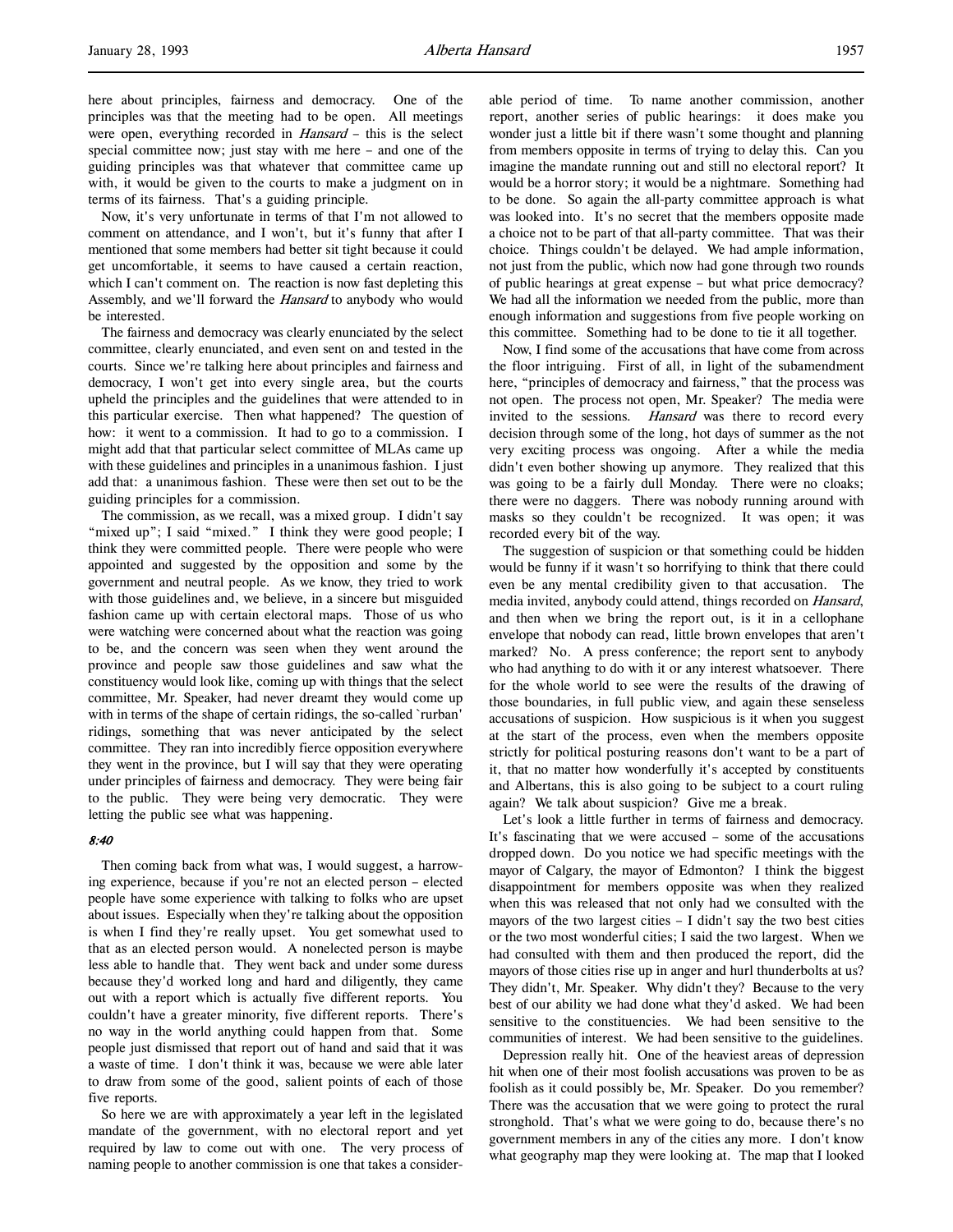at showed there was a majority in one of all of our cities and Tories, Tories everywhere and hardly red anywhere. They're talking about this fictitious rural majority, and we're just out of all hope in all the other cities. They had to come up with that straw man – sorry; straw person – because the accusation behind it was that we were now going to slice and slash and axe the cities. We were going to devastate their representation. What was going to happen? New rural constituencies all over the province. Just boom, boom, boom, popping up all over. Hundreds and hundreds of rural constituencies popping up all over. What happened? Why did depression set in? Why did Valium sales rise in Edmonton after this report was released? [interjection] Yes, I said it would get difficult. I said it would be tough to listen to. Because they saw an increase in constituencies in those two cities. What did they see in the rural areas? More rural MLAs popping up? Conservative strongholds bolstered? No. They saw government members saying to their own government members: "Some of you folks are going to disappear. Some of your constituencies, including the Premier's, are going to disappear."

Mr. Speaker, I wonder if they have ever looked their colleagues in the eye and said, "We have just drawn up something that is going to cause two of you to have to fight each other politically if one of you is going to survive." Did we do that in just one case? No. Six different rural government MLAs face that. That's why there was depression: because all of their senseless arguments one by one were being blown right out of the water, and they had no support whatsoever. It's not an easy thing to say to your colleagues, to your friends, to people you work with, to people you govern with, "I'm sorry, but the numbers speak for themselves, and it looks like your constituency is going to disappear." It's not easy to say that, but six times we had to say it. How many teams of opposition MLAs do we have to say that to? None. Because we did what those mayors asked, and we did what the population dictated, and we did what was fair, and we did what was democratic, wide open for everybody to see.

You know, you talk about fairness and democracy. We've heard a definition of what democracy is. I'd like to give you a definition of what democracy isn't and what fairness isn't. Mr. Speaker, if you'll just imagine with me, just picture this. I'm just using this as an example, and this is where it's going to get very tough for certain members here. If I was going to present myself to people to vote for me, it would not be fair and it would not be democratic if in that presentation when I drew up, let's say, my résumé – would it be fair if I left out a large chunk of that résumé? If I was vice-president of a major internationally known corporation, for instance, and in listing my résumé as I hold myself out to voters I just happened not to mention I'd ever been the vice-president of a huge internationally known corporation, would that be fair? Would that be democratic? I don't think it would be. Well, this is a silly example being raised. Why would anybody if they've been a vice-president of a prestigious organization leave their name off the résumé that they were presenting to voters? Well, if that organization was taking money from widows and senior citizens while it was going down the tubes, and not telling those widows and senior citizens that it was going down the tubes and still taking their money, and I was vice-president of that organization, I would not want my name on that résumé.

# 8:50

Now, that's an example of what "fairness" – and I'm just quoting the subamendment here – and "democracy" is not. Now, someone might say: "Well, you just picked an example like that out of thin air. I mean, why do you imagine things like that? Nobody would do that." No? I happen to have in my possession

a résumé, Mr. Speaker, of an elected person presenting himself to voters here in Edmonton. Do you know, totally just forgot to mention he was vice-president of a gigantic international organization that happened to fall into horrifying disrepute. Far be it for me to name that person. Let me say it's the principle of the thing. For someone who wants to talk about fairness and democracy and define it, there's an example of what fairness and democracy is not. Anybody, should that have ever happened, who would be so unfair and so undemocratic as to misrepresent themselves in that fashion, I question their ability to talk about fairness and democracy. It all comes back to the principle.

Mr. Speaker, this has been a difficult process. I have shown in terms of fairness and in terms of democracy – that's what the subamendment here is talking about – that this process was as open as it could possibly be: subject to the courts, open to the media, recorded in *Hansard*, and satisfying the demands of some of the major stakeholders in this province. Did it make everybody happy, and was everybody delighted? No. There's never been an electoral boundary mapping that has made the entire population happy. That can't happen. People are always going to be, to a degree, upset.

On these major points and on these points of accusation I suggest there is no point. I suggest there is no point of accusation at all on these principles. Oh, a member here or there might say, "Well, I wish it had gone around this house or through that lake or whatever it might be," but on the point of principle there is no point here where there has been unfairness or where it has been undemocratic. It couldn't have been more fair. It couldn't have been more democratic.

Thank you, Mr. Speaker.

MR. DEPUTY SPEAKER: The hon. Member for Edmonton-Highlands.

MS BARRETT: Mr. Speaker, thank you. In speaking to the subamendment which does add the words "and contrary to the principles of democracy and fairness to the electors" to the amendment sponsored by Mr. Martin, the Leader of the Official Opposition, which reads

Bill 55 . . . be not now read a second time because the Assembly finds the process leading to the development of this Bill inappropriate insofar as it was drafted by members of this Assembly and not by an arm's-length body such as an independent Electoral Boundaries Commission,

it has my support.

Mr. Speaker, the Minister of Labour has just given a blow-byblow account of the history, of the evolution of this process. Part of his account is accurate, in my opinion. Part of it is most inaccurate. He says, for example, that the Select Special Committee on Electoral Boundaries, of which I was a member as was he, drafted a report after having had public hearings which were on the record, and that is true. But we did not draft a report that was – and to use his words he said something, something "unanimous fashion." That is not telling the truth. The reason he can get away with using the words "unanimous fashion" is because our Assembly does not allow the concept officially of minority report. I can tell you that I and the Member for Edmonton-Belmont did draft an opposing view to the final recommendations of that report, so it is not entirely truthful to suggest that it was "unanimous fashion." It was not unanimous in the end.

He says then that well, it went to the court and it enjoyed support in the court. Ahem. I don't know how that's spelled as far as *Hansard* goes. Anyway, let me just read a few little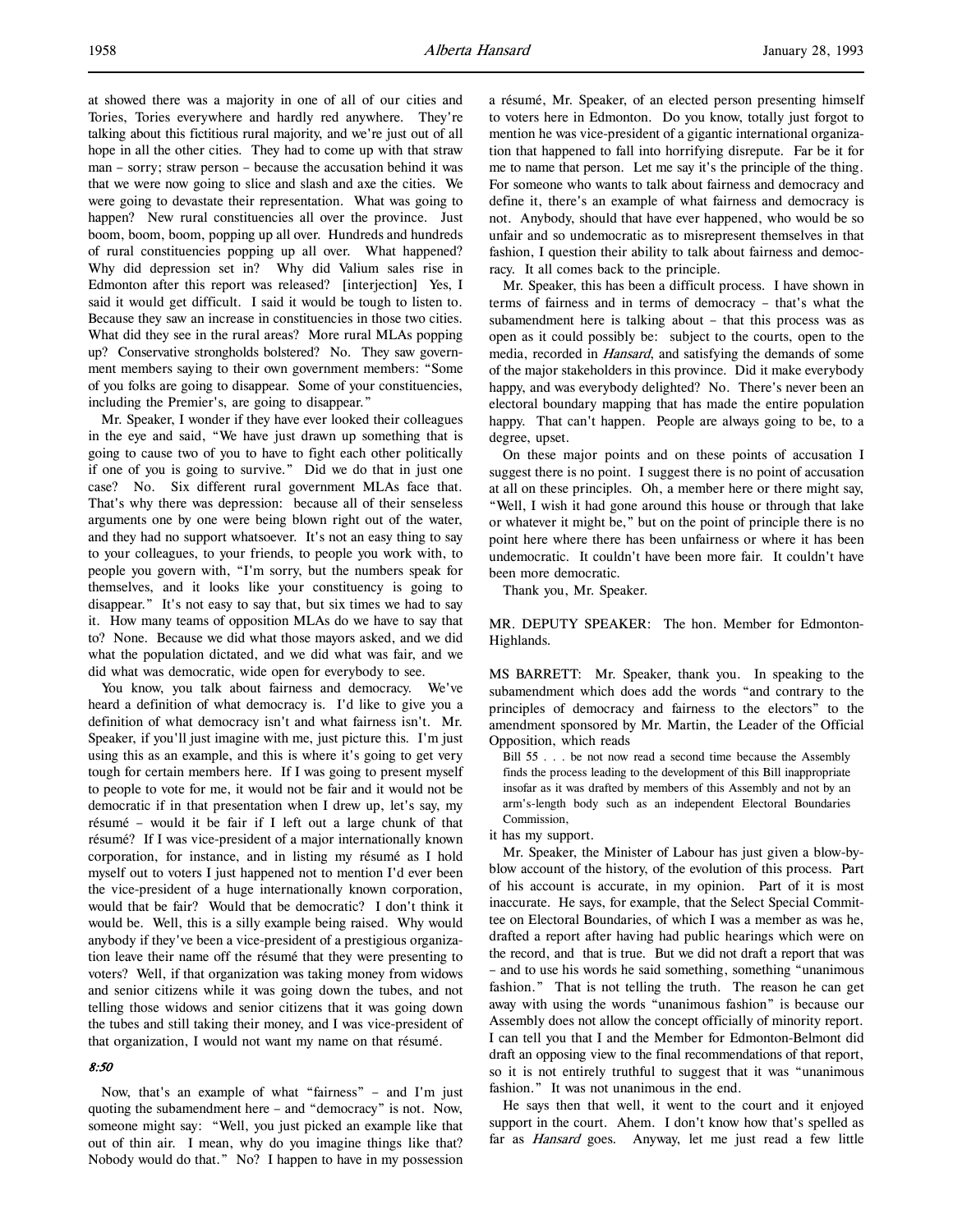excerpts from the court decision, Mr. Speaker, to make this clear. The judges say:

Boundaries should respect the existence of that community interest. But that interest does not, of itself, justify deviations. The right of effective representation for rural voters does not mean they are always and everywhere to have divisions with lower populations. Interference with parity is warranted . . .

It refers to a legal case that's not necessarily relevant.

. . . only when otherwise a division becomes unworkable, either because it becomes impossibly large or a community is mixed unduly with other communities. Even accepting the idea of effective representation for rural voters, we must yet ask why the population in the 40 divisions . . .

Forty rural is what they're talking about.

. . . need all 40 of those divisions for effective representation, instead of a number closer to the 33 that would, as we calculated above, reflect voter parity. The question comes down to this: why are those extra seven needed?

These questions were not asked by the four-member Conservative committee when it went back to work.

On page 138 the judges say:

But we cannot find, in the material before us, an explicit statement of explanation why these populations must have 40 divisions, as opposed to some other number.

On page 139:

We close with the comment that the real issue may not be about adequate representation of the less populated areas but underrepresentation of more populated areas. No argument for effective representation of one group legitimizes under-representation of another group.

Now, Mr. Speaker, we made almost exactly these arguments last spring in the Assembly when we were dealing with the legislation. Pardon me; that's almost two years ago. We made these arguments last spring when the independent arm's-length commission could not come to a decision. We said that the reason they can't come to a joint and unanimous decision or even a single majority decision is because the guidelines in front of them were conflicting; they were not drafted to reflect a solid principle by which these people could work.

When the hon. Minister of Labour suggests that we were facing serious time constraints, I might suggest to you that it would be a task to have an independent commission restruck, or even let's say the same one, and new legislation put in place. We'd have to do that first. We could do that in a few days: restrike the independent Electoral Boundaries Commission, tell it to do its work, report by the summer, which it could do. We could be passing legislation this autumn in enough time for an entire new electoral boundaries map to be drafted before the next election needs to be called. Don't tell me that it's the opposition's fault that we're in a time constraint. If we face any time constraint whatsoever, it is because the ears of the Conservative government were not listening to the reasoned pleas of the Official Opposition last year and the year before. Don't blame this on us. It is the problem caused by an arrogant government that is just too used to governing and not having to use the most important part of its collective anatomy as government, that being ears.

Mr. Speaker, I would suggest to you that it is not too late, that we can stop this Bill now. I personally draft a lot of my own legislation, probably one of the few MLAs that do. I personally can draft you some amendments to the current legislation that wouldn't offend general sensibilities, that would provide reasonable and workable guidelines for an independent commission. I could do that. I'm busy, but I could commit to doing it by Sunday night and have it here on Monday. We could go with it, have it done within a couple of days, and the commission could be restruck. I think the commission members would agree to

being restruck as long as they had proper guidelines to which they could work. That was their problem: they didn't. They all made interpretations of the guidelines and no wonder, because the guidelines were not drafted to reflect the strong principle of voter parity. I could do this for the Assembly, and if any Conservative front-bencher, meaning cabinet minister, takes me up on my offer, I shall do it, and I shall present it on Monday. In the meantime, I say that we have to support the principle of democracy and the principle of fairness to the voters.

#### 9:00

Maybe I should tell you what this problem is really about. Do you know the story of gerrymandering? Do you know what this is about? You see, there was a particular politician on the east coast of the United States many, many years ago who had the ability to draw his own boundaries or have input on them. When he did them, he ended up going from a riding that had been, you know, close to rectangular, though not entirely, to one that was drawn like a salamander, because if he had his riding in that particular arc, he could maximize the votes for him. As a result, we have this concept of gerrymandering.

Now, I don't want to suggest to you that a lot of ridings were gerrymandered. I'll tell you what. I speak as a person tonight whose riding was completely wiped out by the independent commission's report. The riding of Edmonton-Highlands was completely gone. I would rather have that than have a report from MLAs. We are the last jurisdiction to my knowledge in North America that drafts its own boundaries. I didn't complain about that report. Now, I'm glad that I can still have a riding in which to run and to hopefully represent in the future, but I think it would be better if that decision were made by an independent agency, an arm's-length agency.

We may not have direct gerrymandering in a lot of the ridings in Alberta right now, but one thing we do have is faulty legislation which leads to voter imparity, if you can say "imparity." I don't seem to have any English consultants, so I'm going to assume I can get away with "imparity." In any event, we do not have anywhere near voter parity in this province. That is part of the problem in this report.

The other part of the problem is the process itself. It could have gone back to an independent agency. I don't understand why you refused to allow that. I didn't understand then; I don't now. For that reason I support the subamendment and the amendment.

MR. DEPUTY SPEAKER: The hon. Member for Edmonton-Calder.

MS MJOLSNESS: Thank you, Mr. Speaker. I rise tonight to support the subamendment, which supports the fact that this Bill is "contrary to the principles of democracy and fairness to the electors." Of course, it expands the amendment that was introduced by the Leader of the Official Opposition.

Mr. Speaker, how in good conscience could we support this Bill? It is the farthest thing from being democratic and fair. The whole process that was used was inappropriate, and it's unacceptable. It's amazing that this government can stand in debate and justify the process, because it was flawed from the very beginning. We all know – and we've heard it in earlier debate – that the legislation was flawed. It was very restrictive, and it was very defining. Therefore, the commission that was struck had a lot of difficulty coming up with an acceptable result because of the fact that the legislation was so restrictive. This legislation prevented, in essence, the commission from doing a proper job. We know what some of those restrictions were; we're familiar with them.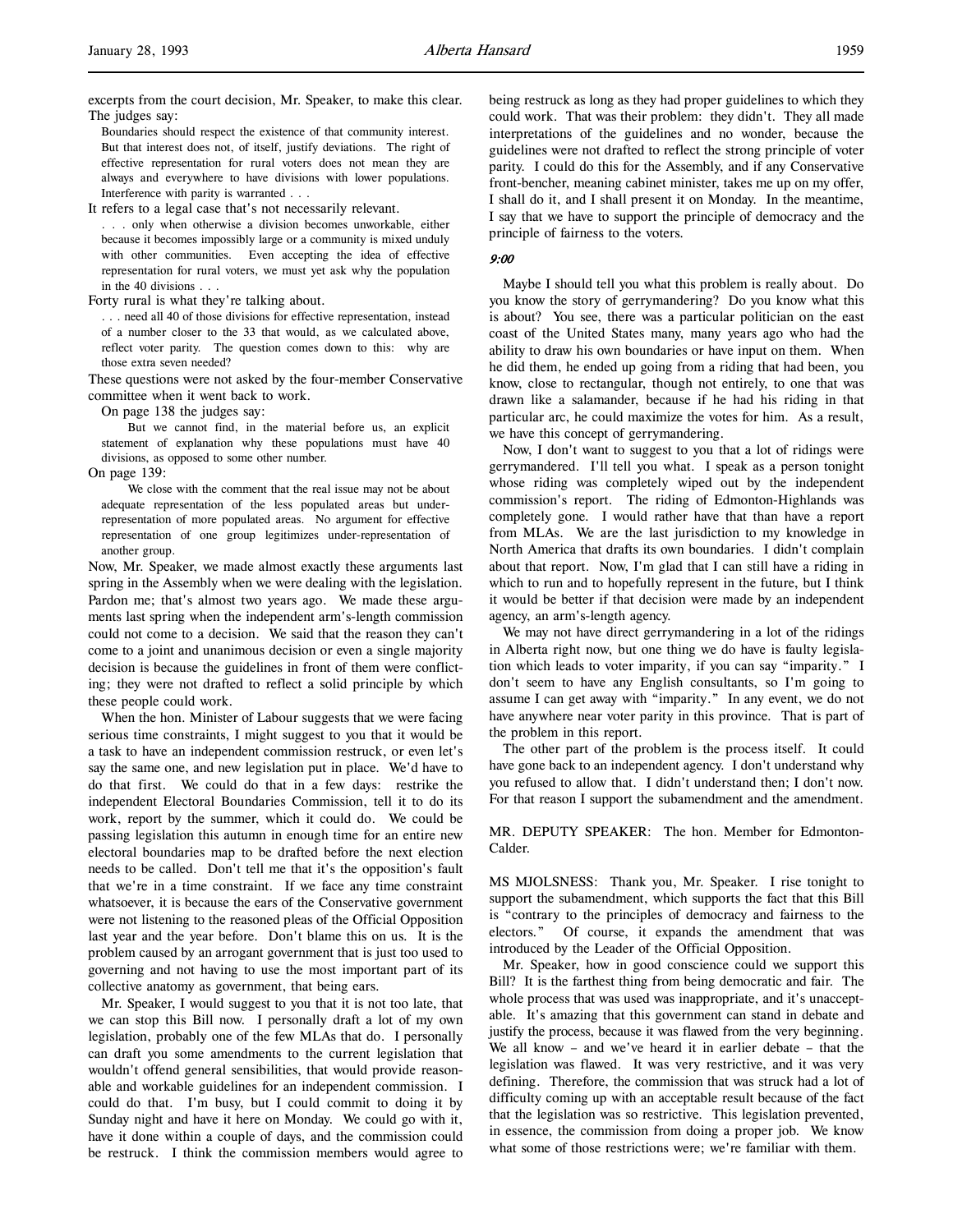The result, when the commission had finally done their work, was four minority reports. Now, I agree with the Member for Red Deer-North, for once, when he says that that commission was made up of talented and dedicated individuals, because they were. Even though they had the talent and the skills, they had difficulty drawing up a map that was acceptable simply because of the legislation.

It's very clear that the government was very displeased with the results of that commission, with the report. It was at this point in time, Mr. Speaker, that I felt that instead of the government simply saying – well, at the beginning it was an all-party committee made up of MLAs to draft up the electoral boundaries. They decided that four government MLAs would do the job. Now, why at that time did they not stop and say, "Why was the commission, made up again, I say, of talented people, unable to do the job?" That is where I think the process should have stopped and should have been corrected, at that particular time.

Mr. Speaker, we've been told that we could have sat on that committee, that we could have had input, but because we took a principled stand – we believe in principles – we said no. The process was not a good one, it was seriously flawed, and we would not be part of the process. When constituents ask me why we didn't sit on that committee – and they do, because they wonder why we didn't want the input – and I explain to them why we didn't, they are very shocked that the government would proceed with this particularly flawed process, which is undemocratic and very unfair.

We've heard this evening, too, that politicians these days are not particularly trusted. Many people view their politicians with suspicion. When I see processes like this being undertaken by this government, it's no surprise that the general public for the most part is suspicious of politicians, especially when they can ignore democracy and forge ahead with such an unfair process. MLAs are not neutral; we're very partisan. No matter how hard we try to be nonpartisan, it's a very difficult thing to do, especially when you're looking at various ridings and you're looking at the number of votes that were cast for each political party. All of those things are considered – there's no doubt about that – when the boundaries are being drawn up, which is why it is imperative that this committee be an independent committee and not made up of politicians.

I'd like to say, too, that this task of redrawing the boundaries is a very important one. We all recognize that. One thing that I have found surprising is how important it is to some of my constituents. It's true that many people, many voters, don't really concern themselves with what riding they're in. That is true. On the other hand, there are many voters who are very concerned and, I might add, very upset with the fact that, first of all, their constituency is changing. They're upset with the fact that they may not have their current MLA any longer, that that whole scenario may be changing. In some of the ridings the name is changing. That is upsetting to people, and it's a very uncomfortable situation for many simply because the name is changing. I found that quite surprising, Mr. Speaker. People seem to have developed a connection with not only the name of the riding but also the boundaries and also their MLA, which is a good thing, I would say.

Mr. Speaker, the other concern that they're expressing to me is that their own community may now be connected with other communities that they may not be too familiar with, and that's an uncomfortable feeling for them. So the whole prospect of their constituency changing is a concern to many people, and I believe strongly that they would be able to handle it a little bit better if they knew that the consideration and deliberation that went into changing those boundaries had been done by an independent commission. When they find out that it was very partisan MLAs that sat down and redrew these boundaries, they're even more uncomfortable with them.

I know that we've had several submissions from various organizations and groups. My colleague for Edmonton-Beverly spoke at length the other night about some of the community leagues in his riding that have made submissions and are concerned, and we've got them from various municipalities from around the province. Mr. Speaker, I would say that it's not only the fact that people want their input into exactly where the boundaries should be changed, but they're also expressing concerns about the process. I think that if the government were acting responsibly, they would take these concerns very seriously.

I know that we'll get into more specifics on the submissions that we have received when we get into committee stage of the Bill. For example, in my own riding people have expressed a concern that the CNR tracks are a natural boundary. They're almost like a river, yet they were ignored in the new boundaries. So there are concerns like that. Again, I say that if they knew that an independent commission had sat down and really studied all the variants involved in this, they would be less concerned than knowing that some very partisan politicians drew up the boundaries.

### 9:10

Mr. Speaker, I've also had some constituents ask me: "How did they arrive at these boundaries? Where's the explanation to this?" Well, I can't answer that. I don't know how they came up with what they did come up with, but we do know who came up with it, and that's the problem. Many constituents just don't have faith in the proposed electoral divisions because they know who sat down and actually made the decisions. I believe there would be a lot less problem and a lot less concern expressed by Albertans across the province if the whole process had been democratic.

I believe that the whole issue here is the fact that politicians are not nonpartisan. That is a very fundamental principle in all of this. Mr. Speaker, if our goal in this whole exercise is to come up with not only fair but equitable redistribution, I believe we have failed simply because the process has failed. If you look at the figures – and this has been brought up in debate previously – we know that some of the ridings have been favoured. People feel that those ridings have been strengthened to support more Conservative voters in those ridings. Now, I'm sure that some MLAs could take a look and say, "Well, gee, in this particular riding there may be more New Democrat votes or there may be more Liberal votes," but the fact is that they're suspicious. They don't trust the process, so this Bill and the maps don't have any credibility.

Mr. Speaker, Albertans are upset, constituents are upset in my riding with this government, which purports to be open and honest and all the other buzzwords you can think of, but in fact they do not even believe in the democratic process. That is really unacceptable. Now, the Premier said the other day: what could be more democratic than coming into this Assembly and discussing the electoral boundaries? But the truth is that the Bill we are dealing with was flawed even before it came to this particular Assembly. So again I would urge support of the subamendment and ultimately the defeat of Bill 55.

Thank you.

MR. DEPUTY SPEAKER: The hon. Member for Calgary-Buffalo.

MR. DICKSON: Thank you, Mr. Speaker. I rise to speak in support of the subamendment, and I might preface my comments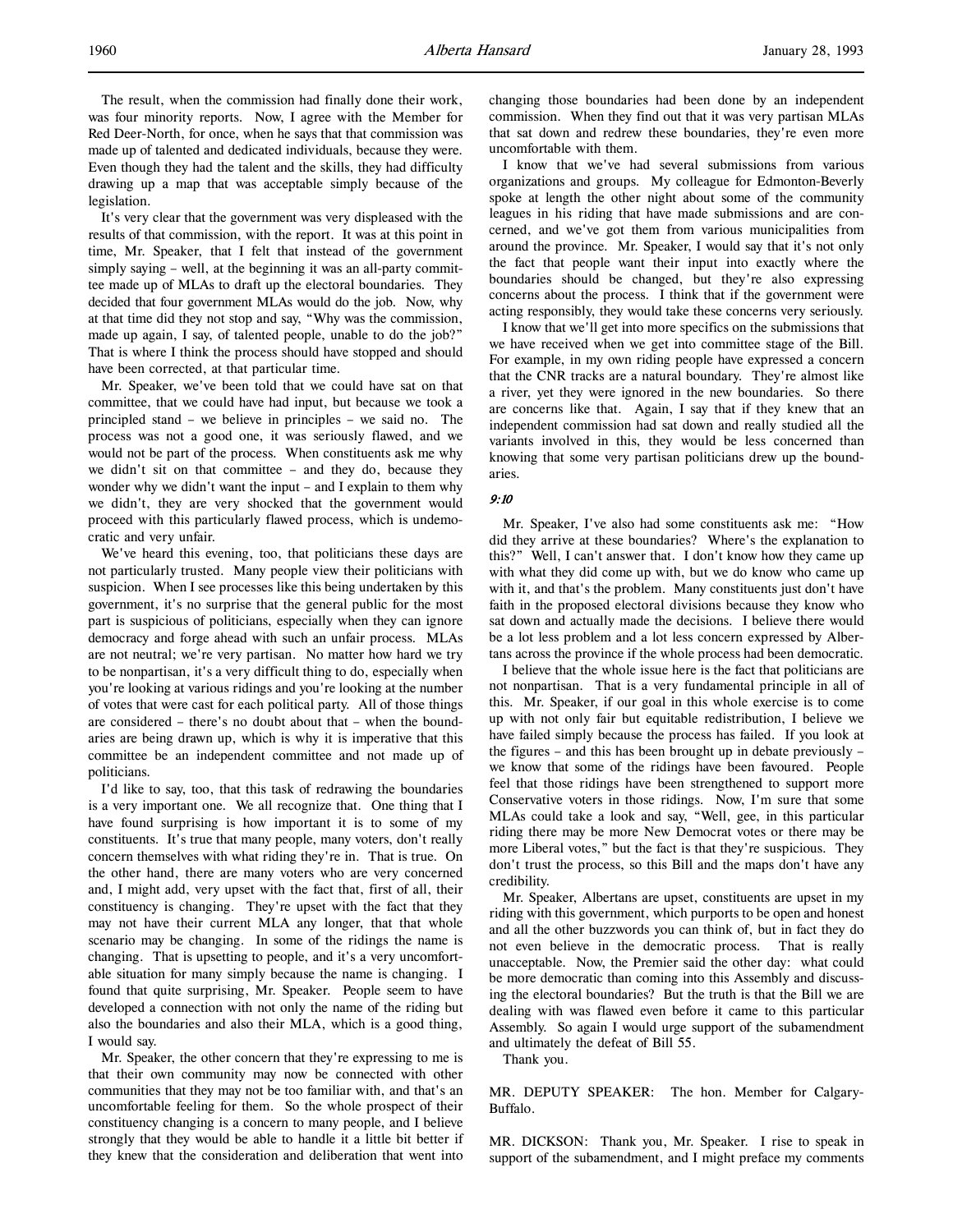to the subamendment by saying that this is my first opportunity, sir, to deliver a speech in the Assembly. I understand that question period doesn't count, and I understand that there's a long tradition that novice, freshman MLAs deliver a speech and speak at length about the virtues of their constituents, the beauty of their constituency and the many attributes; in this case, Calgary-Buffalo. I choose not to follow that particular convention or tradition.

This province is in very serious difficulty, and that's certainly been confirmed by the comments of the Provincial Treasurer the other day. What Calgarians have told me, sir, is that they want to see politicians substitute action for rhetoric, they want to see elected members accountable and focused, and they want to see a commitment from elected members in terms of solving and resolving the problems that concern Albertans.

Now, Mr. Speaker, I recognize that the residents of Calgary-Buffalo have been exceedingly well served by a number of past MLAs, several distinguished members: Mr. Ghitter, who demonstrated that advocacy for human rights is a responsibility that all members have, whether you're a member of the NDP, Conservative, or Liberal caucus; Mr. Chumir, a friend of mine for some 20 years, a remarkable man who reminded my constituents and indeed all Albertans that an individual MLA can make a difference. I think both those individuals demonstrated principles of fairness and principles of democracy and action and representation.

Mr. Speaker, the test that ought to be applied in looking at electoral legislation, electoral proposals, has been delineated quite clearly by the Supreme Court of Canada in the case of Carter and the Attorney General of Saskatchewan. Before dealing with a matter of electoral boundaries, it's important to look at the first principles. Before doing that, I'd simply say, sir, that I express my disappointment with the proposition that had been advanced in front of the Supreme Court of Canada by counsel for the Attorney General of Alberta, an astonishing representation, I submit. Counsel for the Attorney General of this province in front of the Supreme Court went so far as to assert that in assessing the right to vote, equality should not be treated as a core value; equality should not be treated as a fundamental value. It may be reflective, sir, of the attitude of the government, but I assure you that from my perspective it's not reflective of the attitude of other Albertans and Albertans generally.

Mr. Speaker, this government has shown itself prepared to put expediency and self-interest before principles of democracy and fairness. The Supreme Court of Canada looked at basically two issues. The first one was: was the process fair? This involves a consideration of principles of democracy and fairness. Then, secondly, the issue examined was: was the product fair? Was the product reasonable and acceptable?

If we look firstly at the issue of process, sir, the enabling legislation in this case put the commission in a straitjacket. It deprived the commission of the ability and the capacity to achieve a reasonable solution. It's not acceptable, I submit, Mr. Speaker, for the government now to shrug its corporate shoulders and disclaim responsibility when the commission was unable to achieve a new map and a solution, a proposal. Some members of the commission were quite clear in their dissent that they were not afforded sufficient latitude, sufficient flexibility to be able to come up with the appropriate map, something that was fair and made sense and that Albertans would find acceptable. The government then decided, sir, to take the easy way out. They decided to have MLAs draw their own boundaries. Surely the government ought not to be surprised now that the proposed boundaries are met with suspicion and opposition by not only members of this Legislature but Albertans at large, sir.

What I think is of interest is that in the Supreme Court of Canada decision in the Carter case before the Supreme Court, there was a question of whether the process itself was fair. What was interesting in that case is that the boundaries had been fixed by a commission, not by a group of MLAs in the province of Saskatchewan, but by an independent commission, a commission that the Supreme Court of Canada said was perceived to be both independent and trustworthy. I submit, Mr. Speaker, that no reasonable, objective person could conclude that the select special committee of MLAs of this Legislature is/was independent and trustworthy. I don't mean to impugn the hard work done by the four members on the select special committee. I appreciate the fact that they spent long hours pouring over maps and demographics and statistics. But the reality is that the process was fundamentally flawed before they commenced, and whatever product is produced by that sort of committee simply won't stand any kind of scrutiny, never mind particularly rigorous scrutiny. I think it's obvious to all members in this Legislature, sir, that laws generally are supported when citizens have confidence in the process by which the laws have been debated and then enacted. It becomes that much more important when we're dealing with items in which MLAs have such a direct and obvious self-interest.

It's much like MLA compensation, sir. It's wholly inappropriate for MLAs to fix their own compensation. It's equally wholly inappropriate for MLAs to fix their own boundaries. As I say, the process is flawed because of the construction, the makeup of the committee. It wouldn't have mattered if there were two or three or an equal number of opposition MLAs; the principle dictates that that process is wrong.

For those reasons, I'm speaking in support of the subamendment and urge other members to do so as well. Thank you.

### 9:20

MR. MacDONALD: Mr. Speaker, first of all, I stand to agree with this amendment. I believe Bill 55 should be withdrawn because it fails to convince people that it was authored in a way that was completely aboveboard. However, to give credit where credit is due, I must say that while the boundaries are in question, I think the distribution reflects fairness.

I believe everyone in this House has agreed that the concept of a triple E Senate is imperative for fair representation in this country. When we look at Canada as a whole, we see huge metropolitan areas represented by many MPs. That has, in effect, caused western Canadians to feel disenfranchised because of the much larger population proportion in the east. They are then able to impose their desires upon western Canadians. We wanted a triple E Senate because there is no method of checks and balances to prevent a highly populated area from imposing their agenda on a lightly populated area at some distance from the highly populated area. Our American friends had no such illusion about fairness in population distribution, and in drawing up their Constitution they were not convinced that simply having one citizen equaling one vote would guarantee fairness. That's why they brought in a Senate to balance population distribution.

In the absence of a Senate, I am convinced that the spirit of this Bill reflects an awareness that there must be regional representation. However, we must still agree that the process leading us to this Bill is flawed. How can elected officials look their friends in the eye and say with a straight face that there was no political forethought given to these boundaries? These boundaries are being scrutinized by the people of this province, and even those who like the boundaries agree that they must not be drawn by people who represent those within the boundaries. Let this government do the honourable thing and refer their report to a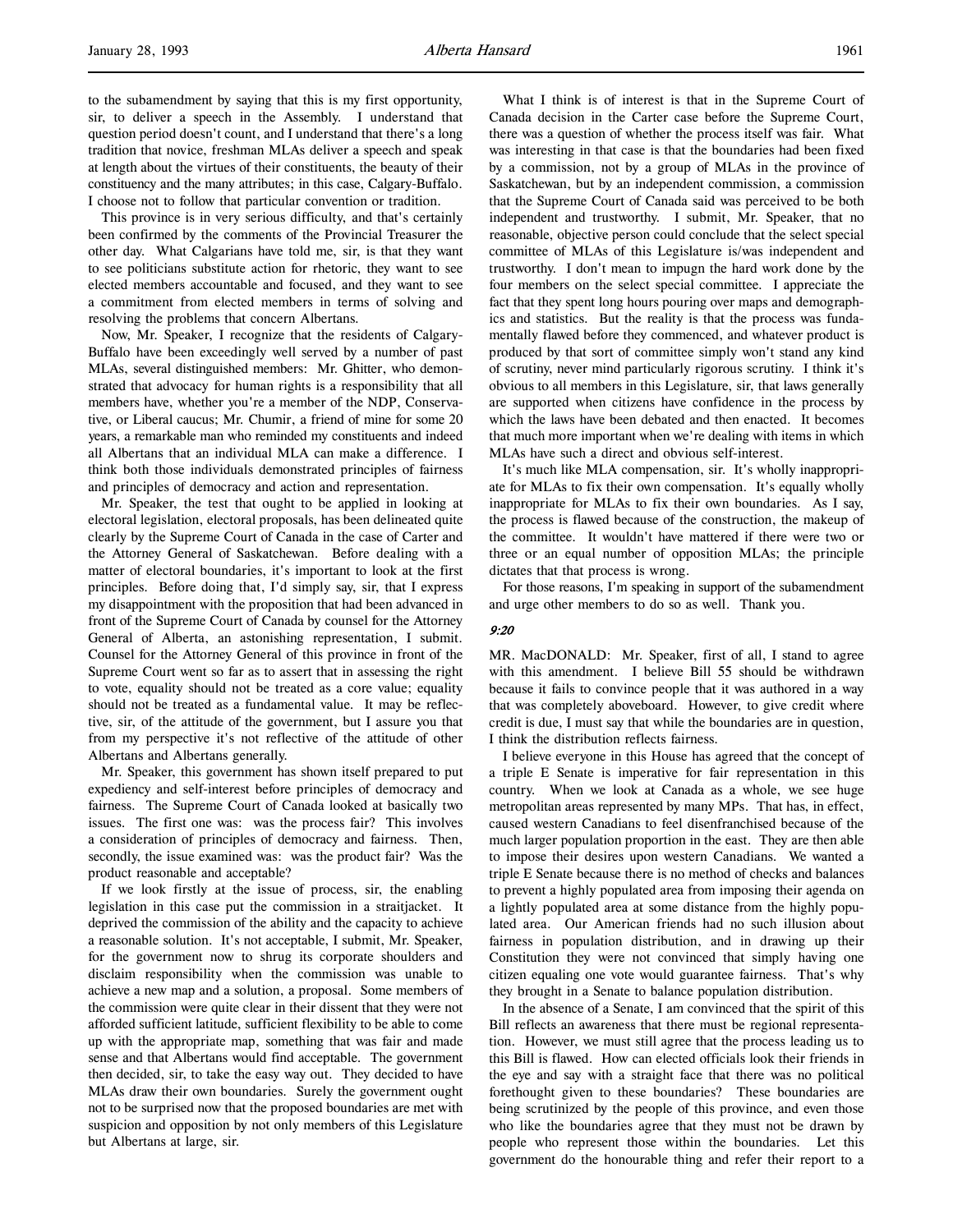judicial body that will be free from political motives. MLAs must not choose who their electors will be.

Thank you.

MR. DEPUTY SPEAKER: The hon. Member for West Yellowhead.

MR. DOYLE: Thank you, Mr. Speaker. It gives me pleasure to rise in support of the subamendment to Bill 55, the Electoral Divisions Statutes Amendment Act, 1993. The amendment to the motion would be "contrary to the principles of democracy and fairness to the electors" at all ends.

Mr. Speaker, I've listened over the last couple of nights to many well qualified MLAs speaking to this amendment and another amendment brought forward by the Member for Edmonton-Norwood, the Leader of the Official Opposition. I support this amendment by the Member for Westlock-Sturgeon, something I don't normally do for the member. I did some years ago, but tonight I stand in support again for the Member for Westlock-Sturgeon on this amendment only. I would say also that I take some offence to members who stand and say that these boundaries have been drawn up by "Jerry-mandering." It's a personal offence to me, of course, as "Bogle-mandering" is to the Member for Taber-Warner.

I look at the map of Athabasca-Lac La Biche, the new boundaries of the riding of Athabasca-Lac La Biche. Having owned property in that particular riding for some 20 years and having a residential resting spot in the riding near the town of Athabasca on Baptiste Lake and having worked in that area, I'm quite familiar with the shopping trends of the people of not only Athabasca but Lac La Biche and the communities of Paxson flats, Flat Lake, Amber Valley and all those people that shop in the Athabasca area. It's surprising to me that this group of Conservative MLAs would go out and change the whole trend, not taking into thought the shopping trends of those of Athabasca-Lac La Biche and separating them completely from their normal flow of traffic for their shopping, their hospital, their schools, and their recreation in the town of Athabasca.

It appears to me, Mr. Speaker – I could be wrong – in thinking of democracy and fairness, that the riding of Athabasca-Lac La Biche was drawn pretty well with the Athabasca River running central to that riding. The only thing I see that would be in common with the Member for Athabasca-Lac La Biche is that he would be able to keep an eye on the effluent running from the mill at Athabasca once it's in full production. It runs right up into Chipewyan Lake. Perhaps that is the reason, so he could monitor the environmental breakdown of the Athabasca River. No other reason.

There are some native communities, of course: Fort Chipewyan and Fort McKay, Calling Lake, the Jean Baptiste Reserve at Calling Lake, and some of those native areas. The ones at Calling Lake generally shop in Athabasca and that area, and some from Wabasca come down to the doctors and dentists. That is fair in the Athabasca riding, but when you get north of Lac La Biche, basically the shopping trends are towards Fort McMurray. There's no real reason for the riding to be drawn in any way other than the way the shopping trends or the general flows of traffic go. I was thinking: use the office of the MLA that is representing their particular area. It will be an awfully long flight from Fort Chipewyan, for instance, to go to the member if his office is in Athabasca just to complain about the effluent that is running up the Athabasca from the mills to the south. Mr. Speaker, I think Fort McMurray would be much better for handling those types of problems, as it was in the past.

I want to mention also, as I did the other night in talking about the principles of democracy and fairness, that in the cities, of course, as some members have mentioned, there are some 16 to 20 MLAs who probably represent one school board and one hospital board or maybe several hospital boards but one municipal council. In my particular riding I have four municipal councils, two improvement districts. I have seven school boards, seven native co-ops. I have the hamlets of Robb, Cadomin, Brûle, Marlboro, and Obed; Jasper national park, including the town of Jasper; and part of Banff national park. I have many miles to travel. My home in Edson is farther from any corner of my boundary than the city of Edmonton, so it's a large area.

[Mr. Main in the Chair]

It's a large area, as it is for many of the MLAs who represent these large ridings. It would be much more sensible, Mr. Speaker, if the whole top of the province from east to west was in one riding. It would be much shorter than the Athabasca-Lac La Biche riding, running all the way to the Northwest Territories border.

### 9:30

In fact, I would like to say that when you're including "democracy and fairness to the electors," the subamendment from the Member for Westlock-Sturgeon – the mayor of the town of Lac La Biche has referred a letter to our caucus reporting on the select committee for electoral boundaries. His council discussed this at their council meeting on January 26, 1993. He goes on to say:

Please find enclosed 2 self explanatory letters dated January 8th and 22nd, 1993 to Premier Ralph Klein regarding the abovenoted.

The Premier has not replied to these letters to date.

Also please find enclosed a Resolution unanimously passed by Town Council relative to this matter.

It continues:

We intend to pursue our legal remedies and challenge this exercise in gerrymandering in our region which flies in the face of the Charter and the criteria set forth in the Electoral Boundaries Commission Act.

We are confident the Rule of Law still prevails in Alberta. Please help us to give the slogan "a government of Laws, not men" fresh meaning in Alberta.

Signed by Mayor Tom Maccagno of the town of Lac La Biche.

This explains, Mr. Speaker, why the subamendment dealing with "the principles of democracy and fairness to the electors" is the feeling of many municipal councils across this province. I have a good sense of the feeling of many municipal councils, having been on municipal council for some six years, many conventions. In fact, when the minister of justice was the president of the AUMA, I was fortunate enough to be an elected official in the town of Edson, the mayor of that municipality. I'm sure the minister of justice will be fair to all these municipal councils and to the resolutions they might bring forward.

The resolution from the town of Lac La Biche addressing the principles of democracy and fairness, Mr. Speaker, asked:

Be it resolved that the Town of Lac La Biche retain the law firm of Rand Moreau to challenge through Court proceedings the recommendations of the Select Special Committee on Electoral Boundaries (the Committee) as they relate to the electoral distribution affecting Lac La Biche which would deny Lac La Biche effective representation contrary to the Canadian Charter of Rights and which recommendation is contrary to law for the following reasons:

- a) it is inconsistent with the Charter of Rights and Freedoms which embodies the concept of effective representation;
- b) it fails to recognize traditional divisions and our community history;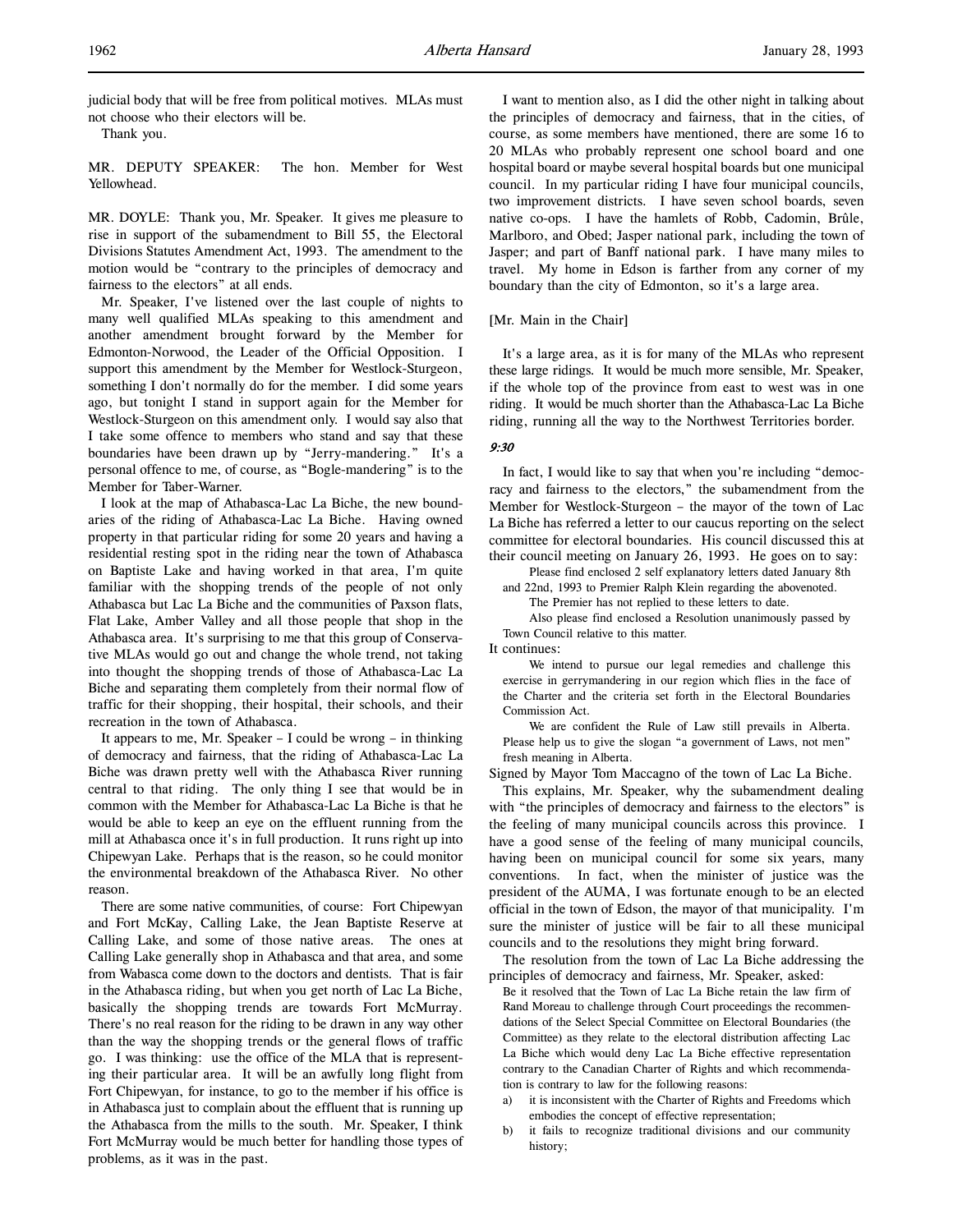- c) it fails to recognize geographical features, and the desirability of understandable boundaries;
- f) it fails to recognize common community expression;
- g) it does not permit adequate community expression;
- h) the underlying process behind the work of the Committee is contrary to the provisions of the Electoral Boundaries Commission Act;
- i) such further and other reasons as may appear,

and to apply to the Court for intervenor status, if necessary, and to also apply to the Court for a stay in this matter.

Unanimously approved at a regular council meeting of the town of Lac La Biche held on January 6, 1993.

Mr. Speaker, that's only a portion of the letters that we received from across this province from very qualified elected municipal councils, improvement districts, and counties. They feel that democracy and fairness must be addressed when we're addressing these boundaries.

I also wanted to point out to city MLAs who feel that rural MLAs should be able to represent their riding by fax or telephone that rural constituents are possibly much closer to their MLAs. They like to meet them in person, they like to meet their staff in person, and they like to be able to come in their office at their will or their freedom. I don't think any resident of Alberta should feel that they have to be represented by the use of only a fax or a telephone. I mean that in no personal way to any member of this Legislature, but I wanted to make sure that city MLAs understand rural Alberta much better. This process, Mr. Speaker, I hope will give rural members the opportunity to express the feelings they have for rural Alberta.

We do know one thing, Mr. Speaker: that democracy and fairness are not carried out in the way these boundaries are drawn up presently. We would hope that the government would listen to not only the opposition parties but to the people of Alberta, who want fairness in every corner of this province.

Thank you.

# MR. ACTING DEPUTY SPEAKER: Edmonton-Gold Bar.

MRS. HEWES: Thank you, Mr. Speaker. I have spoken before to the amendment of the Leader of the Official Opposition about the disillusionment of Albertans regarding government members in general, all levels of government, I think, and their concern about a group of people they elect who then turn around and set their salaries, set their pensions, and now set their boundaries. We are seen as self-serving, indifferent to constituents, and not as worthy of their respect as I would want to be.

I wanted to speak just briefly to the fairness aspect in this subamendment made by the Member for Westlock-Sturgeon. Mr. Speaker, I have here the report of the Select Special Committee on Electoral Boundaries of November 1990, and we all know what's in this report. It was the result of an all-party committee's work, listening to hundreds of citizens of Alberta over a number of months, and gave rise to a very comprehensive report with a great deal of direction in it that eventually produced the legislation. The one part that I just want to draw members' attention to is on page 2 of that report, regarding the special consideration electoral divisions. Now, having listened to hundreds of Albertans, the select special all-party committee determined that, yes, up to 5 percent of the 83 constituencies could be given special consideration, with a variance of up to minus 50 percent.

# [Mr. Speaker in the Chair]

Mr. Speaker, they then developed as a result of these extensive consultations with Albertans a number of principles to make up the criteria for special consideration divisions, and there were seven of them. They determined that in order to meet these criteria as a special consideration electoral division, any constituency must meet four of those seven criteria. Now, the criteria were not idly developed. They made a great deal of sense, and they came from the citizens of Alberta after due consideration of the process. They were:

1. Total area of . . . division over 20,000 square kilometres

2. Total settled (surveyed) area over 15,000 square kilometres Here's a significant one:

3. Communication and transportation: at least 1,000 kilometres of primary and secondary highways

That was thought to be a significant criterion.

- 4. Community and diversity of interests of the inhabitants
- 5. Distance from capital at least 150 kilometres
- 6. No population centre over 4,000

And finally:

7. Sudden and dramatic loss of population, due to economic factors, as indicated by comparing the previous and current Federal Census.

When we talk about fairness, Mr. Speaker, let me then go to the report of the Select Special Committee on Electoral Boundaries, the committee of four MLAs, and see what has happened to that particular section on special consideration electoral divisions. Well, it's different. Now, some of the criteria have been maintained, some have been dropped, and others have been inserted. That, I think, shows that that committee of four MLAs needed to make some changes in those criteria that had been developed as a result of consultation with Albertans.

#### 9:40

They kept the first two, 20,000 square kilometres and 15,000 square kilometres. They left out the number of kilometres of primary and secondary highways. They left in the population centre over 4,000. But more importantly they dropped the item that speaks to the community and diversity of interests, and they dropped the "sudden and dramatic loss of population, due to economic factors." Then they popped in two new ones that came from absolutely nowhere that have no bearing, as far as I can understand, on how these boundaries can or should or would be developed. One is:

the area of the proposed electoral division contains Indian and/or Metis population living on reserves or settlements.

Well, of the 83 constituencies in Alberta, I would think that a great majority would fit into that category, so why is that there? What is unique about that one? The next one is:

the proposed electoral division has a portion of its boundary coterminous with a Province of Alberta boundary.

Well, what's that got to do with how we get equality of votes? I submit that it has nothing to do with it, but it's a convenient criterion that is put in to make it possible for the boundaries of four of the constituencies to be drawn and these to be designated as special consideration electoral divisions, up to minus 50 percent. They don't go that far. I think the smallest one is at 15,000-something.

Mr. Speaker, I submit to you and to the members of this Legislature that this is a primary example, a very clear illustration, of where the fairness went out of the process. There are many other illustrations, but this is one that is down here in black and white, and there is no rationale, none at all, in the report given as to why some of those criteria developed in consultation with Albertans have now been left out and others have been popped in.

Mr. Speaker, I think all members of this Legislature should support this subamendment. Here's an illustration of fairness gone wrong, fairness being absent.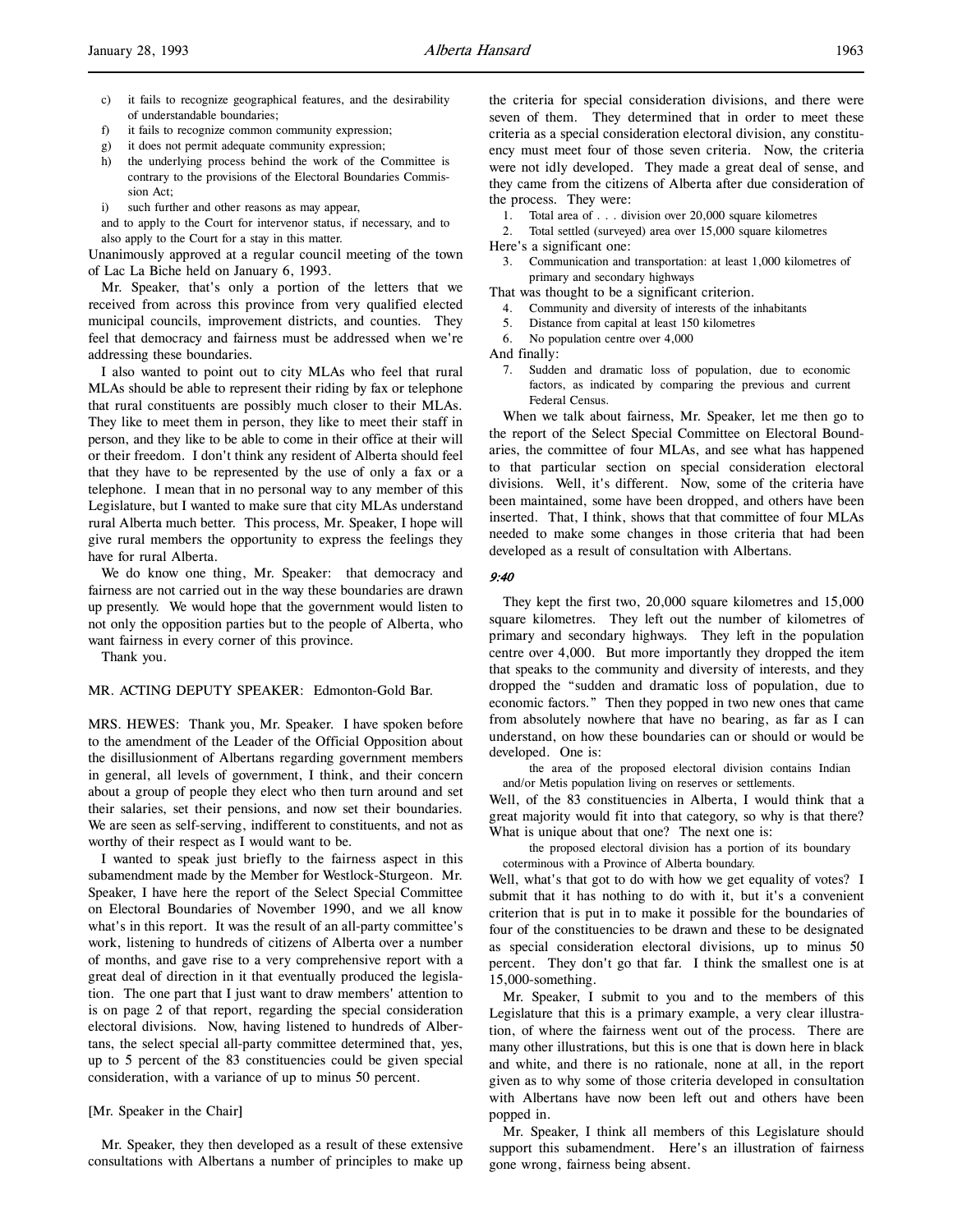MR. SPEAKER: On the subamendment the Chair welcomes Vegreville.

MR. FOX: Thank you, Mr. Speaker. I'm pleased to join many of my colleagues in support of the subamendment as proposed by the hon. Member for Westlock-Sturgeon and will confine my remarks, of course, to the subamendment. Hopefully we'll have a chance to deal with the principle of Bill 55, that the boundaries in Alberta be changed according to the report presented by the committee of four Conservative MLAs. We can deal with that later. I really have a lot of concerns about the degree to which this process has compromised the principles of democracy and fairness to the electors. I think we have to examine this process and think about what we're doing here very carefully.

Now, the law in Alberta currently requires that the electoral boundaries in the province be reviewed and, if necessary, be redrawn after every second election. Now, in normal terms that means that it might be done every eight to 10 years, depending on the length of terms, I guess. Each government in the province of Alberta, like any government in Canada, has a five-year mandate. Traditionally, governments in the province of Alberta have called elections on average every three years and six months. So let's say maybe anywhere from six to 10 years the boundaries would be redrawn and changed. It seems like it hasn't been very long since that happened last, Mr. Speaker. I believe 1985 was the year in which the current boundaries were established, but the whole issue had to be readdressed because the second election came and went very quickly, in March of 1989, only two years and 10 months after the '86 election.

So we're into the process again but in a very different way than we've been involved in the process before, because we've had considerable guidance as electors in terms of how we ought to be doing this job from the Supreme Court of Canada and from some difficult decisions that have been confronted and taken by governments elsewhere in this great country of ours, most notably British Columbia and Manitoba, more recently Saskatchewan. So there are a lot of precedents in terms of methods that should be used to redraw boundaries and techniques that have been used and things that we could look to as electors to guide our decisions. I submit that if we don't refuse to read this Bill a second time now and just ram it through, if we don't come up with a better process, then we're going to be suffering the results for a long time to come. I think the process has been compromised because it is in every respect contrary to the principles of democracy and fairness.

I mean, the purpose of redrawing the electoral map every couple of elections or, as is proposed in this Bill, after every decennial federal enumeration – which would mean, I guess, that it would be redrawn once every 10 years, which would stretch it out even more – is to address inequities in electoral boundaries, and those things occur inevitably. There will be population shifts. Maybe due to Conservative government policies we see a depopulation in rural areas and a concentration of working poor in major cities. Maybe that's one thing that might be happening. I submit that if we look, we can see that it is happening in Alberta. Maybe we'd find that immigration is another thing that really has a big impact. What is it? One in six Albertans is a new Canadian. It could be that high. It certainly is very high in the major cities. So we have an influx of people. We even have people who want to move here from other provinces in spite of the fact that there may be people in the government who want to move them out as quickly as they move in. We do on occasion get people moving to this great province of ours who want to build futures for themselves and their families. So there's a need to address the boundaries issue every once in a while to make sure that they're relevant and that

they reflect the population trends to some degree in the province. Another thing that could occur is that towns can spring up where none existed before. I guess my hon. colleague the MLA for West Yellowhead would have a fine example of that: the town of Grande Cache, that grew rather quickly and for some specific reasons. People need representation, so it's up to us as electors to try and facilitate that by redrawing electoral boundaries.

I guess there's a twofold purpose. I mean, we have to be concerned about the day-to-day sort of representation that citizens receive from their elected members, and certainly there have been some eloquent arguments advanced by members opposite about the challenges in providing effective representation for people when they live in a constituency where communities are either very small or very far apart or where the terrain may be rugged or the industry quite diverse. There are challenges with respect to representation, and that's part of the formula. I mean, people have a right to be represented. They have a right to have contact with the MLA that represents them. After all, we're not MPs, where we're cloistered in Ottawa for a good part of the year and deal with laws and issues without having very much in the way of direct contact with the people we represent. We're MLAs, and people expect to be able to have contact with us, so that's certainly an issue.

As a rural MLA whose constituency might increase by 50 percent both in population and area if this report goes through, I'm very concerned about that because I take those responsibilities very seriously. I like to have contact with the people I represent, and I understand very well the concern that members opposite express often about how difficult it is as an MLA to cover a large area and to meet with people and all of the traveling and additional responsibilities that are involved. Indeed, if the Vegreville constituency becomes the new Vegreville-Viking constituency, there will be no fewer than 18 separate and distinct municipal governments that I would have to liaise with and relate to, Mr. Speaker. So I understand those arguments, and they are important.

There's another part of representation here that is even more fundamental in its importance as far as I'm concerned, and that concerns the basic democratic rights of the voter. I can assure hon. members that if we want to preserve the integrity of our democratic system, we have to encourage people to participate. They have to know that when they go out on election day and cast their ballot, when they mark their X on the piece of paper, as insignificant as that act may seem to some – it's rather easy to do; some people even do it without thinking; there may be the odd person that just picks the name they like the best or picks the top or bottom or closes their eyes and marks an  $X$  – that process is at the very heart of our democratic system because it describes the most basic input that citizens have into the democratic system. Our British parliamentary system is based on that. If people feel that their input doesn't count, that their vote doesn't count, that it doesn't matter how they vote or, even worse, whether or not they vote at all, then I submit that they're not going to be encouraged to participate, and the system will continue to break down. People will not feel the need to be involved in the democratic decision-making process, and to an even greater degree than we see now, people will abdicate that responsibility to those who are willing to make decisions about what happens in people's lives.

# 9:50

I'm very concerned about how we as legislators in the province structure the process such that we encourage people's participation. The way to do that, I submit, is by moving towards greater equity in the electoral boundaries, on the one hand, and assuring people, on the other hand, that the boundaries are drawn in an independ-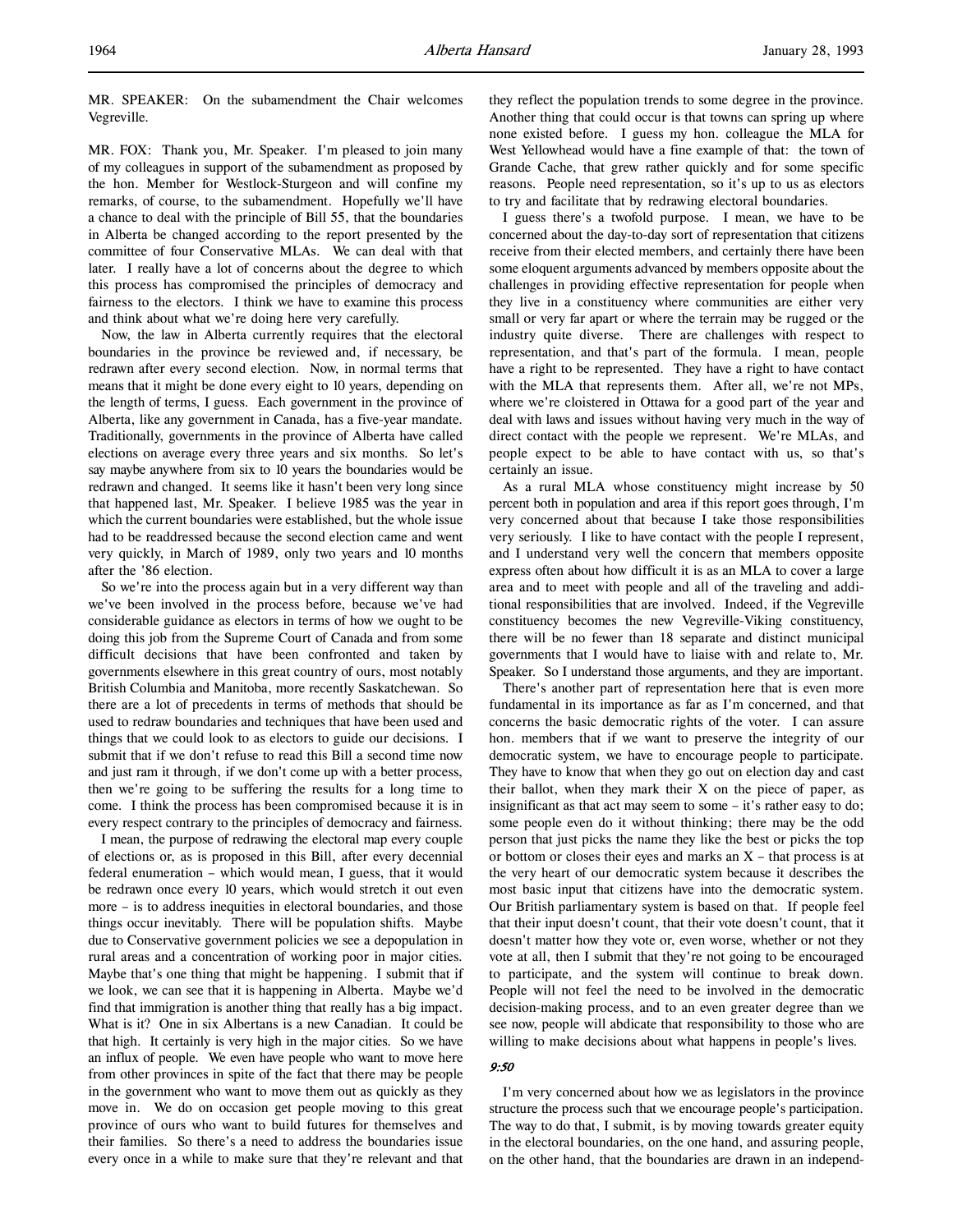ent, nonpartisan way so as not to give any rise to suspicion that the boundaries drawn may favour one particular party or one particular interest or one particular group or region in the province. It's got to be a scrupulously neutral, independent process that strives for relative equity so that people can be encouraged to participate.

I submit, Mr. Speaker, that with the boundaries as currently constituted, people aren't encouraged to participate because there is too great a disparity in the number of electors in the 83 constituencies in the province of Alberta. If I could simplify that a little bit, I think it's fair to say that there is too great, in relative terms, a number of voters in constituencies in Edmonton and Calgary and Medicine Hat and too few in some constituencies, particularly in the southern part of the province but also in eastcentral, including the Vegreville constituency, where I believe in terms of numbers of electors we would be the 15th smallest out of 83 constituencies.

When the Electoral Boundaries Committee, established by this Legislature with all-party representation, went out and sought the views of Albertans to determine how we ought to go about addressing this issue, one of the good recommendations they made was to not count constituencies in terms of numbers of electors but in terms of numbers of people. I think that was not only a significant but a positive step in the right direction, because after all electors are the only ones eligible to vote for us but our mandate is much broader. We don't just represent the people who vote for us; we're obliged to represent the people who vote against us as well, or for somebody else. Beyond that we're obliged to represent the people who don't vote, the people who can't vote, or the people who don't think voting's important. So, you know, expanding that to include all of the people in a constituency was a good, positive move.

In the case of Vegreville, instead of the 15th smallest constituency in the province, it made us the 11th smallest constituency in the province. The reason for that is because we have the highest percentage of citizens in the province over the age of 65. A disproportionately large number of the people in the constituency are voters, and that's why we dropped down in terms of size to 11th.

So I admit that there are some constituencies that in all fairness are too small, and there are some that in terms of equity and fairness to voters are too large. We have to address that. This report, indeed this Act, to some degree does address that, and I'll have ample opportunity in future debate on this Bill to acknowledge that and describe that in greater detail.

The problem is, Mr. Speaker, that the process used to draft this Bill, to come up with the report on which the Bill is based was not fair, was not independent, and is "contrary to the principles of democracy and fairness to the electors" because it can't be described as being above influence. Now, I know the people involved in drawing the electoral boundaries, and I have respect for all of them. I'm sure they did the best job they possibly could; I don't dispute that. I don't for the time being want to dispute the end result of their work. Even if the boundaries were for all intents and purposes adequate in terms of meeting the rather general dictates of the Supreme Court decisions, whether they are adequate in terms of satisfying the largest number of people possible, I submit that that's still beside the point, because what we have to do is make sure that the process is above reproach. If the process is flawed, the results will always be suspect and will fail in terms of our most important and basic mandate, and that is encouraging people to participate. I feel very strongly that the more people participate, the better the process is, the better the system works.

In the United States, for example, a lot of jurisdictions don't do very much to encourage people to participate. They make it difficult for voters to be registered. The electoral process is very convoluted and subject to monied influence in a variety of different ways, and what you find is that people just don't get out and vote in very large numbers. In fact, if I could use a contrast in terms of how our system, that we may be betraying by this process here, encourages people to vote, in the Vegreville constituency in the last election, Mr. Speaker, 75 percent of eligible electors showed up to vote. It doesn't take much to be an eligible elector. You don't have to go and actively register. You don't have to agree to support or pay money to anybody. All you have to do if your name is not on the enumeration list is just go down and register on election day, declare that you're the right age and a Canadian citizen and a resident of the province of Alberta, and you can vote. It's not that difficult.

We encourage participation in so many ways, and that's why it's important to me that in doing what we're doing with Bill 55 here, we do our utmost to encourage citizens to continue to participate, take part in the electoral process in the province of Alberta. We're not going to have a chance to do it again for a long time. If this Bill is passed, Mr. Speaker, the issue won't be addressed until the next millenium, next decade, next century. After the year 2000 we won't look at it again, so it's important that the 83 of us in this Assembly here do our utmost to get it right. I think we've got a long way to go in terms of correcting the flawed process here so that we can come up with something that is fair to the electors, that does reflect our respect for their democratic rights and encourages their involvement.

I think we have to consider the time we're in, Mr. Speaker. There's almost a new age of political reality in Canada. People are not going to be satisfied with doing things the old way, where they have the opportunity to vote once every four or five years, complain about their elected representatives and their government, come back four or five years later and throw them out and complain for the next several years. Those days are long past, and I'm glad they are. If we learned anything through the process of the constitutional referendum, we learned that people don't trust the decisions we make and want to be involved. It's important for us to understand that, so that we can do everything in our grasp to make sure they're involved in making decisions, make sure that their input is sought, that their input is reflected, and that their input is respected in all of the work that we do as legislators.

I submit that if we can continue to work towards that kind of a system, Mr. Speaker, we're all going to be the beneficiaries of it, and our children and grandchildren will as well, because the decisions made will be better, and the decisions made will be decisions that people share. If they share the ownership in the decision-making process, if they feel they have a hand in making decisions, then they're going to take them more seriously and do a better job of defending and participating in the process. So it is a new age.

Countless examples would come to hon. members' attention if we want to think about how important it is for us to ensure the integrity of the process in doing anything like coming up with something like Bill 55. An example I could use, Mr. Speaker, that's on my table right now.

### MR. SPEAKER: On the subamendment.

MR. FOX: The subamendment, ensuring "the principles of democracy and fairness to the electors" by encouraging their involvement. In this dump decision, if I may illustrate for a moment, a local elected authority made a decision to accept a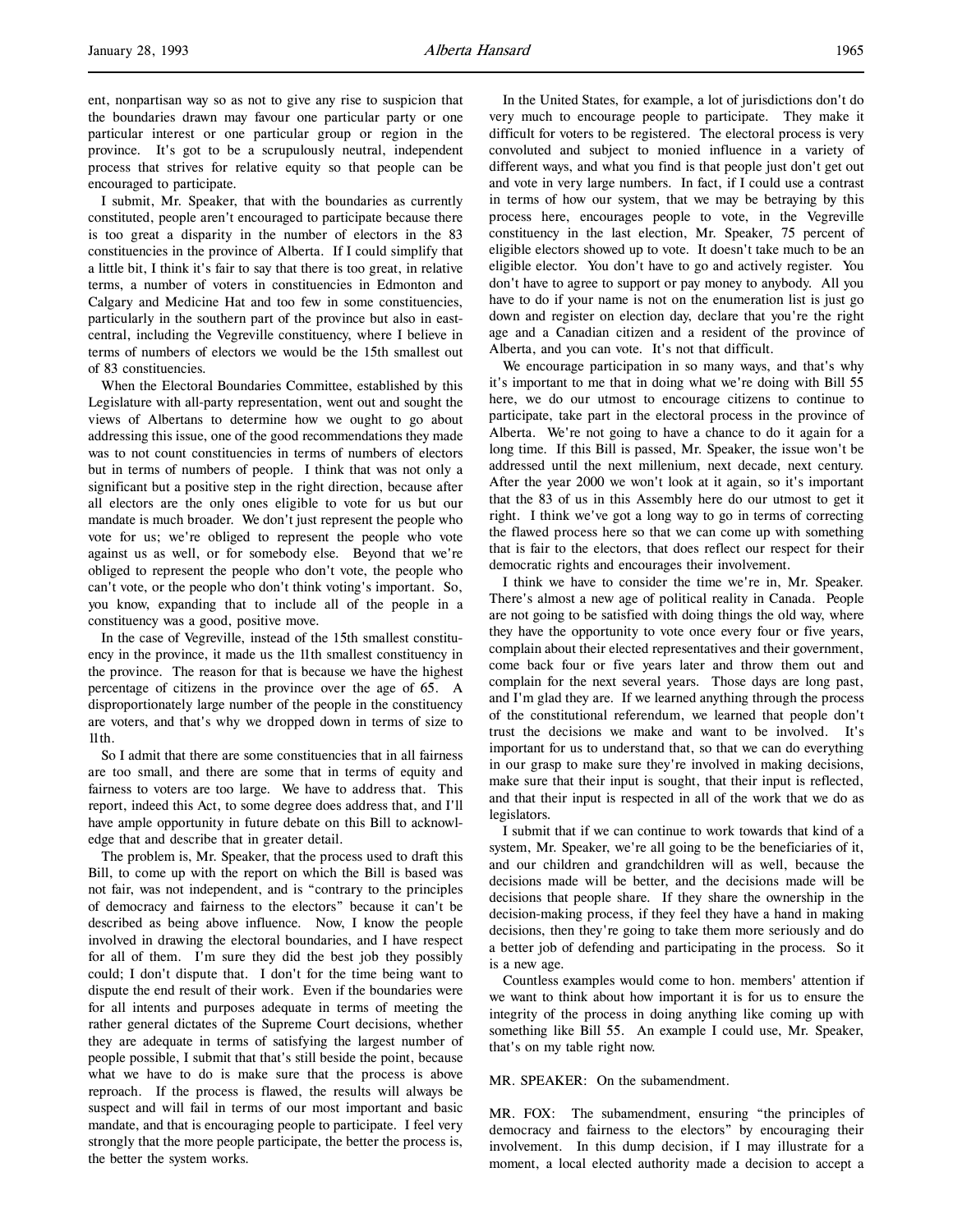greater amount of garbage than they were previously from Edmonton into a rural area, and people are up in arms, really upset about it because they did not have any input into the process. The elected authority used the very convenient route of just making a decision and then telling people what the decision was. Instantly the whole process is jeopardized. People get their backs up, they feel that something's being put over on them, and the outcome is suspect forever.

# 10:00

If we'd learned from our mistakes, if the people making a decision like that or the decision we're making here would decide that people's input has to be sought, reflected, and respected in the work that we do, then we wouldn't run into these kinds of problems. Go out and tell people what you're planning on doing. Think out loud, like the hon. Premier seems to want to do. Think aloud, share your views with people, get their input, make a decision together, and we'd come up with something worth while. That has not been done in this whole process, and regardless of what my friend the hon. Minister of Labour might want to say about it, people's input has not been respected in this process.

I admit that we did seek input from people through a little MLA committee tour. I don't know how many years ago that was, Mr. Speaker, but indeed the members on that committee participated in good faith, sought the opinions of Albertans about not how the boundaries themselves ought to be drawn but what process and principles we ought to use in drawing those boundaries. There were some hearings at that point, and there were some public hearings during the Electoral Boundaries Commission process, the independent commission that was set up and didn't work because the legislation was so flawed and they weren't given the tools. This commission process did involve some public hearings. Their report I guess to some degree reflected what they heard people telling them, so people did have some input in the initial phases. But when it came to the crunch, when we got down to the wire, when it came to actually drawing the boundaries that ended up in the report on which the Bill that's before us today, Bill 55, was drawn, people didn't have much input.

Oh, I admit the committee did call, you know, the president of this and the reeve of that and different people whose input would be significant and get them to appear before the committee. Maybe some MLAs appeared before the committee too, but that's not the same as having open public hearings, the same as inviting people to come and have your say. "Tell us what you think. Where do you want these boundaries to be drawn? How do you feel about this whole process?" It's not the same, and people recognize that. They're not going to be fooled by what we've done here. They're not going to have the wool pulled over their eyes in terms of this process, because they recognize that it is contrary to the principles of democracy and fairness and it doesn't respect their wishes.

We don't have to look very far, Mr. Speaker, to find examples of Albertans who are upset. We don't have to look very far; they're telling us that they're upset. Some of them who seek fairness in this process write directly to the Speaker of the Legislative Assembly because he's the independent arbiter of what we do here. They write to him and tell him that they're upset with the process. I've got lots of copies of those letters that people have sent to you. I won't strain my relationship with the Chair by trying to read all of them into the record, because I don't think time would permit. I think in fairness their concerns need to be duly noted, and I'll just outline them very briefly.

The county of Camrose is a particular area where many, many concerns have been expressed. Now, I submit that people would not be expressing these concerns if they felt that the principles of democracy and fairness had been respected. If they felt that they had input into the process, if they felt some degree of ownership of the proposed electoral boundaries, they wouldn't be sending letters to the Speaker of the Legislative Assembly expressing their concern. The county of Camrose No. 22 on December 3 wrote to you, Mr. Speaker, expressing their great concern about the particulars of that constituency. I won't get into the details because that's something that would be more appropriate during the committee phase, and hopefully someone will represent their views by presenting an amendment of sorts. [interjections] We will get to the committee stage; don't worry. It's early in 1993, hon. Government House Leader. We will get to the committee stage, I can assure you.

The village of New Norway – I would assume that's in the same proposed electoral division – on January 5 wrote to the Speaker of the Legislative Assembly of Alberta expressing their concern about the electoral boundaries and by implication the process used to draw those boundaries. Some of them come from individuals, you know, not just from jurisdictions. The village of Hay Lakes, office of the secretary-treasurer: the municipal administrator has written to you, Mr. Speaker, as you well know, expressing their concern about the electoral boundaries.

MR. SPEAKER: Forgive me, hon. member. I do appreciate the fact that you're going through the various tablings that did occur. Perhaps you could leap ahead to the subamendment again, please.

MR. FOX: Mr. Speaker, I know you get large volumes of mail, and I wouldn't want to pretend to deal with all of them. The thing I'm trying to do is convince government members, who don't seem convinced at this point, that the process is contrary to the principles of democracy and fairness, and this is the proof of it. The proof is in the pudding. It's not just opposition politicians standing up and trying to use up the time of government members, who would prefer to perhaps be doing something other than this. That's not our purpose.

Our purpose is to try and convince them with the strength of our arguments. Lest you suspect that we're doing it for, you know, particular political gain or our own partisan reasons, I want to dispel those notions. We're doing it because Albertans expect us to do it. They feel jeopardized by the process. Dozens of letters have been received, many, many representations from all over the province from people expressing their concern about the process that's been used to draw these electoral boundaries in the province of Alberta, and that's the problem.

I wish hon. members could get it through their heads that it's not the result that we're dealing with here. It's not the final result that counts. If the process used to develop the report is flawed, the results will always be subject to suspicion and over time will discourage Albertans from participating in the electoral process, and we'll be the poorer as a result, Mr. Speaker. I recognize it's not possible to please everybody. No one would pretend that we could come up with a fail-safe, seamless kind of a process that would involve an independent commission, the requisite number of public hearings to satisfy everybody, boundaries being drawn, presented to the Legislature and debated, and everybody would be happy. It's just not possible. I recognize that, but it's important that we do our very best to work towards that kind of ideal.

The way we do that is by establishing a genuinely independent process that is above reproach, that people cannot criticize. Give that committee or commission the mandate to do the job they need to do. In the case of our current situation I believe that would have been to say: "We want 83 electoral divisions. We want to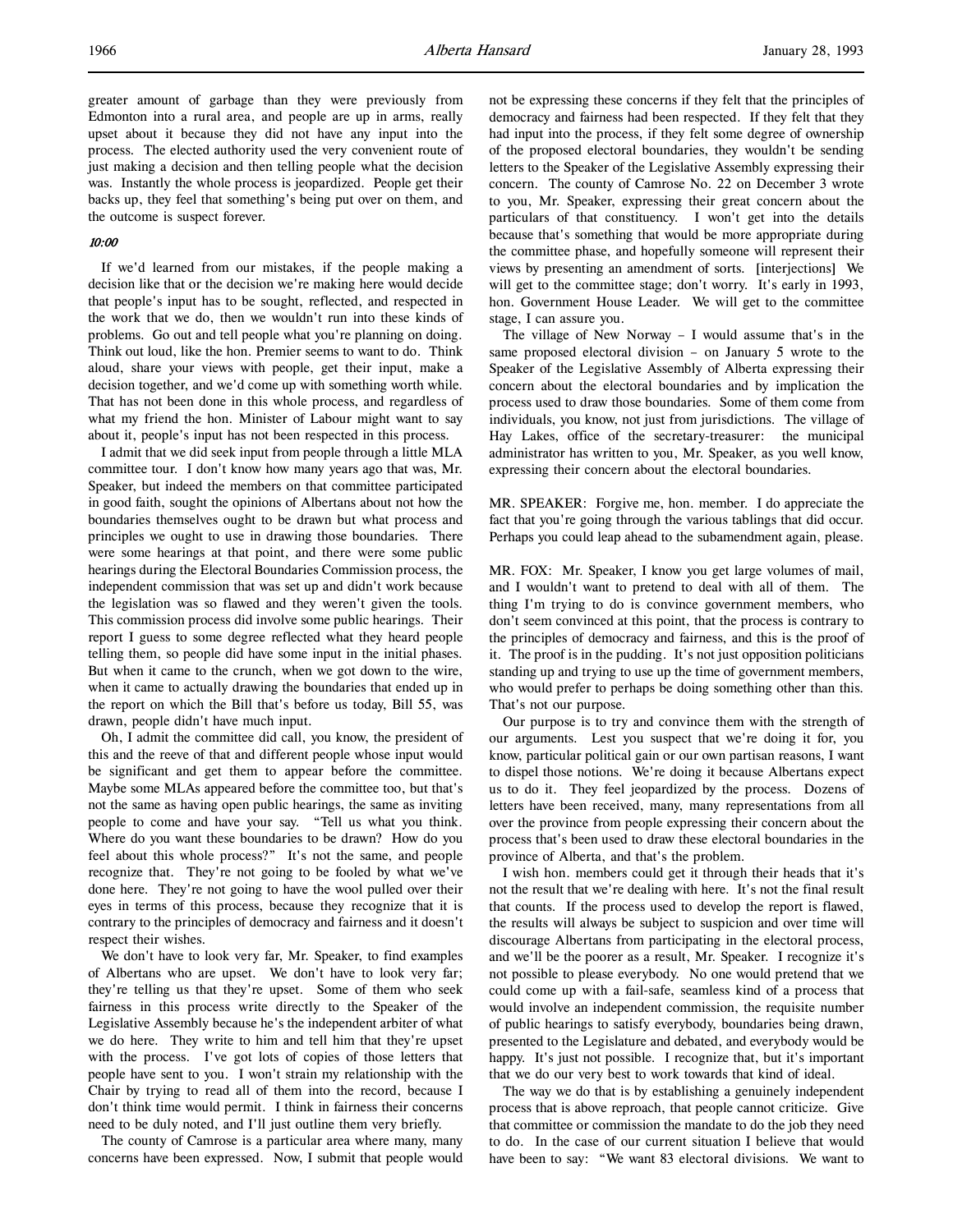stay within reasonable limits, plus or minus 10 percent. If you need to vary significantly, give us good justification and we'll consider it. Go out there and draw the boundaries and let us know when you're done." I submit that process would work because they would seek the input of Albertans. Albertans would help them define community of interests. They would help them understand which geographic boundaries are significant and need to be respected. They would help people understand the trading patterns, the economic situation in various constituencies, help people understand the unique history and culture of different constituencies. It would work.

I can tell you there are some particular Albertans whose input they would seek. Those Albertans are called MLAs. Those are Members of the Legislative Assembly. I think our input's important. I think it needs to be considered, but it shouldn't be paramount. You know, it's a very different thing to have MLAs providing input into an independent process than it is to have MLAs sitting in a room behind closed doors and carving up the electoral map of the province of Alberta. Even if they do a good job, even if they all say, "Look, we're not running again, and we don't care who the government is going to be after the next election, and we're just going to draw the lines to the best of our ability," there are some people who will be suspicious. I'm not saying I would, hon. Government House Leader; I'm not a suspicious person by nature. But there are some people who would be suspicious. That's why it's important for us to establish a process that assures democracy and fairness for the electors, that is above reproach. Establish that independent commission, give them the mandate and the resources, send them packing, tell them to do the job and let us know when they've got it done. I believe it would have worked, Mr. Speaker. It would have worked very well.

That's not what we have. Why don't we have that situation? We argued. We made eloquent arguments, Mr. Speaker, at every stage. The government members seem to feel that because the process had been delayed – and I suppose we could go into the reasons why it was delayed – time was of the essence. All of a sudden, you know, we didn't have time to change the law to make it right so that an independent process was going to work. We didn't have time to set up another commission and give them the mandate and the resources needed to do it. No, we had to establish a committee of MLAs and go out and do it right away.

### 10:10

It was great, you know. I've got to tell you that one thing I really liked about that process was that the opposition parties cooperated, that there was an agreement between the hon. Leader of the Official Opposition, the Member for Edmonton-Norwood, and the leader of the Liberal Party, the Member for Edmonton-Glengarry, that our parties would not participate in a tainted process, that it would be wrong for us to join government MLAs in that closed room drawing boundaries, and we decided not to do that. It's difficult for us to co-operate with Liberals on occasion, Mr. Speaker, because they're so often envious of us, but we laid aside our differences and worked together to accomplish something very good for the people of Alberta trying to highlight the . . . [interjection]

MR. SPEAKER: Through the Chair, hon. member.

MR. FOX: I have to wake them up too, Mr. Speaker.

MR. SPEAKER: What do you mean, "too"?

MR. FOX: No inference implied; none taken, I hope.

Anyway, Mr. Speaker, we could have participated but didn't, and it was tempting. I mean, maybe it was the only game in town: the boundaries are going to be redrawn; we might as well draw them too. But we didn't. The reason we didn't is because we didn't feel the process was right, and if the process isn't right, then the end result would be forever flawed. The government members soldiered on, drew the boundaries, and we have this Bill before us now. It's not too late, hon. members opposite. The government has – what is it? – 14 months left in their mandate. It makes me shudder to think of it, that you guys might govern for another 14 months without letting Albertans pass judgment on it, but it's your legal right. You won that right March 20, 1989, elected for a five-year mandate. You could govern till the end of the rope. I mean term. You could do that, and it gives you lots of time to make this right, to do something, let's say, as your last hurrah. [interjections] Is there such a thing as a nonverbal heckle, Mr. Speaker?

# MR. SPEAKER: Yes.

MR. FOX: Anyway, as the government's last hurrah, your final kick at the cat, you could do something right for the people of Alberta and establish an independent process that results in boundaries being fairly and independently drawn in a way that encourages voter equity so that the people of Alberta want to be involved, so that when it comes time for elections to be held in the province of Alberta, they're not only scurrying out to the polling stations on . . .

#### [Mr. Fox's speaking time expired]

MR. SPEAKER: I know it seems like only seconds since you began.

Edmonton-Beverly.

MR. EWASIUK: Thank you, Mr. Speaker. I rose several days ago in support of the amendment by the Leader of the Official Opposition. I did that because I was speaking up for the community leagues and the people in my constituency and those in Edmonton-Highlands who had concerns with the boundaries.

Since that time I also had occasion to visit with the electoral boundaries office and in fact had some time with the chairperson of that committee. As the Member for Vegreville stated, I too drew an appreciation for the tremendous task that the committee had and the work they have done. In spite of that, I believe that the process was flawed, and it is unfortunate that the chairman and his committee were placed in the position that they are. Let me say I had no particular disagreement with the boundaries that were drafted up for my new constituency. I had no particular difficulty with that, but I had to raise the issue of concern that was brought to my attention, Mr. Speaker, and as a result I needed to meet with the chairperson of the committee.

Now, it amazes me somewhat that this House was aware in the past four years that the redistribution was going to be a requirement and . . .

MR. SPEAKER: Calgary-Forest Lawn, do you wish to be recognized?

MR. PASHAK: No, thank you.

MR. EWASIUK: . . . that we have gotten ourselves into such a situation. We are now almost in a panic situation, and we need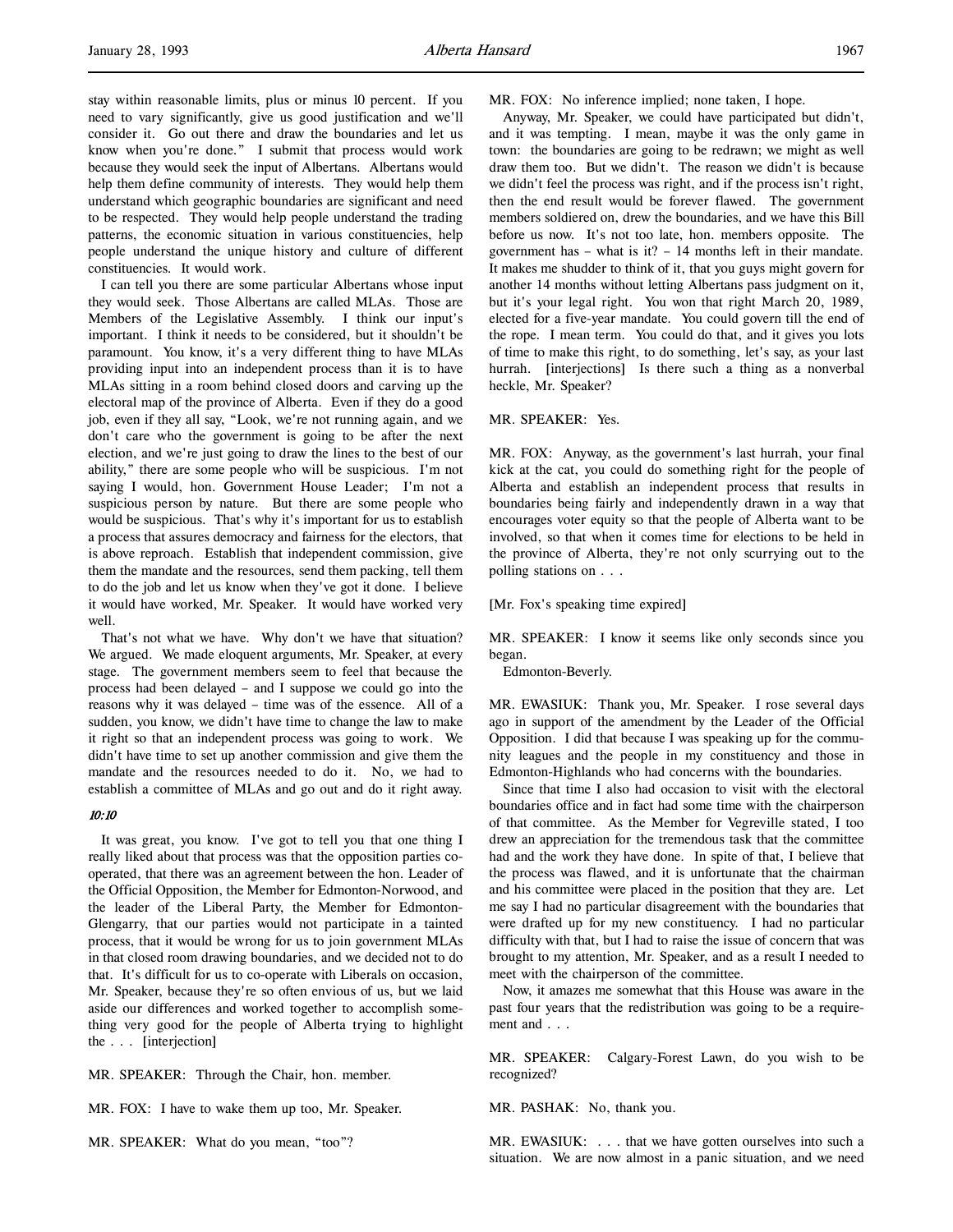to have the boundaries drawn because of a possible impending election. I think that's unfair to this House. It's certainly unfair, I believe, to the committee that had to deal with the issue. In my opinion, it's also unfair to the people of the province of Alberta. When you attempt to determine where the problem lies, then I believe it has to be with the government. There was sufficient time and opportunity for the government to deal with the issue of redistribution in the province of Alberta, but we waited, we dillydallied, and now we're in a panic situation. The process again is the real issue here. As the Member for Vegreville said, certainly I respect the committee, I respect the chairperson, and I respect the work they were asked to do. But even then we look, and not only were these boundaries drawn up by a partisan group but the Hansard transcripts of the portions of the meetings that were not held in camera were suppressed until the report was released. I think it's that kind of action that makes it very difficult for us and the citizens of this province to understand and to accept this report and Bill 55 as being something representative of the people of the province.

Mr. Speaker, the Member for Vegreville also alluded to the correspondence we have. Thank you for providing this information to us. The problem is not only in urban centres; it's throughout the province. Dissatisfaction with the boundaries is certainly widespread throughout the province. Again, it's an unfortunate situation. I'm not sure we want to blame the committee, but obviously they had the responsibility for doing the job, and the job doesn't appear to have met the requirements or the supposed need of the people of the province of Alberta. One of the letters that was given to us from the town of Bashaw also related to the difficulties the county of Camrose has alluded to in their correspondence to us and the many supporting letters we have received from other counties and interested groups within that county.

The town of Bashaw concluded in their letter to us, and I quote:

Although we realize the Committee has a difficult task at hand, it appears to us that no one is listening to the wishes of the people. Now, Mr. Speaker, that really highlights and underlines the difficulty that I think is perceived, certainly in my constituency and obviously throughout other parts of the province. As I said, the community leagues, the area councils in my constituency do not believe there was fairness and that democracy was in place when you had a group of one-party politicians attempting to determine the boundaries for all the province without consultation. I think that's the underlying problem as well: without the necessary consultation with the people who are going to be impacted by their decisions.

So, Mr. Speaker, I rise to support the subamendment. I think the process is unfair, undemocratic, and as was suggested in one letter to us, the matter should be tabled and referred back, and an independent group or commission should be appointed to do the right thing and the proper thing in a process that will meet the desires and the wants of the people of this province of Alberta.

# MR. SPEAKER: The Member for Camrose.

MR. ROSTAD: Mr. Speaker, I would like to add a few comments not in favour of the subamendment but against the subamendment and also to clarify. I really thank the Member for Vegreville and the Member for Edmonton-Beverly for citing the letters that my constituents have sent in. Those letters speak to displeasure with the boundaries that we have for the Camrose, now known as Wetaskiwin-Camrose, constituency, but they in no way allude to any problem with the process. Those letters were sent at the behest of the MLA for Camrose, who also expresses some displeasure with the new boundaries but again not a displeasure with the process. The process was thought to be fair but the result in the boundary not.

Thank you.

### 10:20

SOME HON. MEMBERS: Question.

MR. SPEAKER: Question? Well, the Chair recognizes Calgary-Forest Lawn, but with some real reluctance about the process of entering the Chamber that way.

AN HON. MEMBER: Question.

MR. SPEAKER: No; the Chair recognizes Calgary-Forest Lawn.

MR. PASHAK: Thank you, Mr. Speaker. I apologize, but one of the people that was in your gallery was . . .

MR. SPEAKER: I'm sorry. Attendance upon the House.

### MR. PASHAK: I apologize.

Anyway, Mr. Speaker, I rise to speak to the subamendment, which states that the motion as amended by the New Democrats is further amended by adding the words "and contrary to the principles of democracy and fairness to the electors" at the end of the New Democratic Party amendment. I want to dwell on those two words, democracy and fairness. Democracy, as we all know, essentially means government by the people. It also means rule by the majority. There are two main types of democracy, as we're all aware. There's direct democracy, which by definition has the supreme power vested in the people and is exercised by them directly. My colleague from Edmonton-Avonmore earlier this evening pointed out that that was the kind of democracy that existed in Greek city-states. We also saw a type of direct democracy in some of the New England states where people would gather in town hall meetings, a very interesting form of democracy because as many who gave opinions in those situations heard opinions, which is very different from the situation that characterizes democracy today. Often a person who has access to the media – to television or to radio – expresses an opinion and the people who hear that message aren't able to argue back. In any event, our concern here is to try to determine to what extent democracy and fairness apply in the case of Bill 55.

A second type of democracy – and this is particularly relevant to Bill 55 – is representative democracy, which is a form of government in which, again, power is vested in the people, but it's exercised indirectly through officials who are elected by the people at regular intervals by majority vote in elections. Now, if we don't protect the integrity of that process by which we choose our elected representatives, we do that by weighting some ridings differentially from other ridings; that is, by increasing the voting power for some people who live in ridings relative to others. In a moment we'll go through some examples in the Bill itself that show that the voting power of some residents in some of the rural ridings in Alberta weigh effectively twice as much as my vote does. That's very offensive. It's very offensive to the whole spirit of democracy. It means, in fact, that if we're going to define democracy as majority rule and that if you have a weighting like that, a minority of people could actually elect a government. This is what's happening in Bill 55 with the way seats are distributed, Mr. Speaker. It's very undemocratic, as the subamendment clearly indicates.

I'd just like to say that what this government is proposing to do in this legislation has been done before. Our type of representa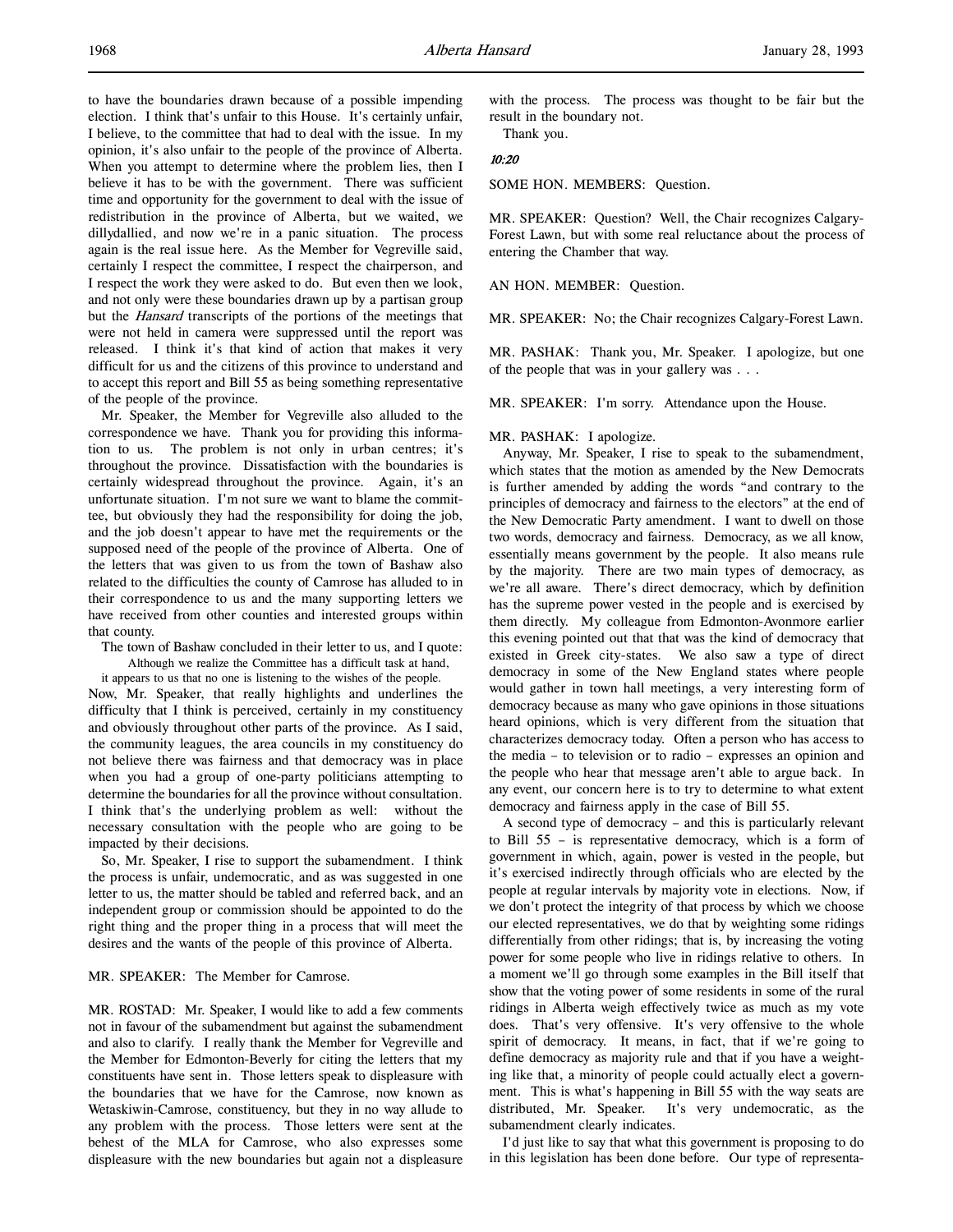tive democracy had its origins back in the 13th century in merry old England. At that time, the populace was generally satisfied with its form of representation. The knights of the shire and the burgesses who sat in the Parliaments of the 13th and 14th centuries really did represent the wishes of the great majority of the free inhabitants of the counties and boroughs by whom they were elected. But it wasn't long before a process of corruption, not unlike the process of corruption that's taking place in Alberta today, began to take place back in those days when representative democracy first got institutionalized. This happened partly for natural reasons, not unlike, again, what's happening in Alberta today, but some of the ancient towns were beginning to decay, new commercial centres were rising, and I suspect that's the real problem we're confronted with with respect to Bill 55 in terms of democracy. It is this: forces of urbanization are really powerful in this province. The Calgary I grew up in back when I went to school was very, very different from what it is today. There were fewer than 100,000 people in Calgary in those years; now it's a city of well over 800,000 if you take the greater area and people that live as far south as High River, as far north as Didsbury, as far west as Canmore, Banff. Really, many from these communities work in Calgary, so Calgary's greater population would probably be well in excess of 900,000 people.

But the point is that there is a change, a very significant change taking place. Back when I went to school, of course, Alberta was largely a rural province. I'd say that maybe 60 or 70 percent of the people clearly lived in small towns or in rural parts of the province, and it was quite legitimate that a preponderance of the representatives in the Alberta Assembly should come from those areas. But now that situation is reversed, and our cities are clearly underrepresented, Mr. Speaker.

Many of the new boroughs that were established back in the 14th and 15th centuries, however, just to draw a comparison, represented an early form of gerrymandering, exactly what's occurring today in this situation. These boroughs were eventually even bought and sold. The process was totally corrupt, it was very venal, and many of you probably recognize the term "rotten boroughs." That's what in fact they were called. The system was really full of corruption. It didn't just extend to the boroughs but extended to the way in which the Crown dispensed privileges and this sort of thing. That corruption, by the way, extended right through to the early part of the 19th century, and it wasn't reformed until the passage of the great Charter of 1832.

I'm suggesting here, Mr. Speaker, that what this government in the province of Alberta is doing today is creating just a modern form of rotten boroughs throughout the province where representation is certainly not democratic, and I'm going to go on to try to demonstrate that it's certainly not fair. To begin with, the whole process of MLAs determining their own boundaries is exactly how the process of corruption began back in those earlier times. In the 1960s, as we've looked at, there was a decided movement away from MLAs and Legislatures drawing their own constituency boundaries. It was seen as much more fair, open, and honest for independent commissions to draft political boundaries. This certainly avoided the immediate problem of gerrymandering.

The second respect by which we're forming rotten boroughs, Mr. Speaker – well, just look at the distribution. I've alluded to it before. Just pick up a copy of Bill 55 and turn to pages 11 and 12.

# Speaker's Ruling Relevance

MR. SPEAKER: Thank you, hon. member. We won't. That will come when we get back to second reading. The subamendment, or I'll start to . . .

MR. PASHAK: Well, I'm just trying to demonstrate, Mr. Speaker . . .

MR. SPEAKER: I know, hon. member, but I look forward to the rest of your comments.

MR. PASHAK: Was that fair and democratic?

# Speaker's Ruling Criticizing the Speaker

MR. SPEAKER: That's an attack upon the Chair. Would you like to withdraw that question?

MR. PASHAK: I'll withdraw that comment.

MR. SPEAKER: Thank you. Let's get on with the business.

MR. PASHAK: Well, I think I can demonstrate without going back to those pages.

### Debate Continued

MR. PASHAK: It is unfair, Mr. Speaker, that certain ridings should only have 20,000 electors when other ridings have 37,000. I'd like anyone in this Assembly to tell me just why I should have half a vote. I don't think anyone can do that. That's certainly undemocratic, it's certainly unfair, and it seems to me it's precisely what was suggested by the Member for Westlock-Sturgeon in his amendment. I think I'm speaking to the amendment, but in any event . . .

MR. SPEAKER: The subamendment, please.

# MR. PASHAK: Subamendment. Yes, that's correct.

Now, I'd like to assure my rural colleagues, because this point was allowed to proceed – even my colleague from West Yellowhead had raised the question of the need to have to take into account more than just equal population in each of the ridings. He tried to argue – and I'm very sympathetic to his point of view – that there are other factors that do have to be taken into account. I agree with him.

#### 10:30

I think that every citizen in this province should be represented in this Assembly effectively. Everyone has the right to that. But I think that can be done in a variety of ways. If it isn't sufficient just to provide every member in a rural area with a fax machine, with a telephone, with an opportunity to use interactive video, and to use all of the modern means of technology that are available to effectively represent constituents, we could go beyond that. Rural members could have more help in their offices. They could have more funding to set up more offices in the major towns within their constituencies so that every individual in their constituency could be represented just as effectively as any urban resident could be represented.

Personally, I wind up doing most of my calls in my constituency of Calgary-Forest Lawn using the telephone. Last year my constituency office handled over 400 requests for help with social assistance and workers' compensation cases and unemployment insurance cases. That's all done by phone. Certainly people do drop in from time to time, but I go out into the constituency. I go to schools; I go to community association meetings. I think rural MLAs can do the same thing. I don't want their constituents to be treated any less effectively than urban constituents are treated, but I think we can do that if we work at it and still uphold the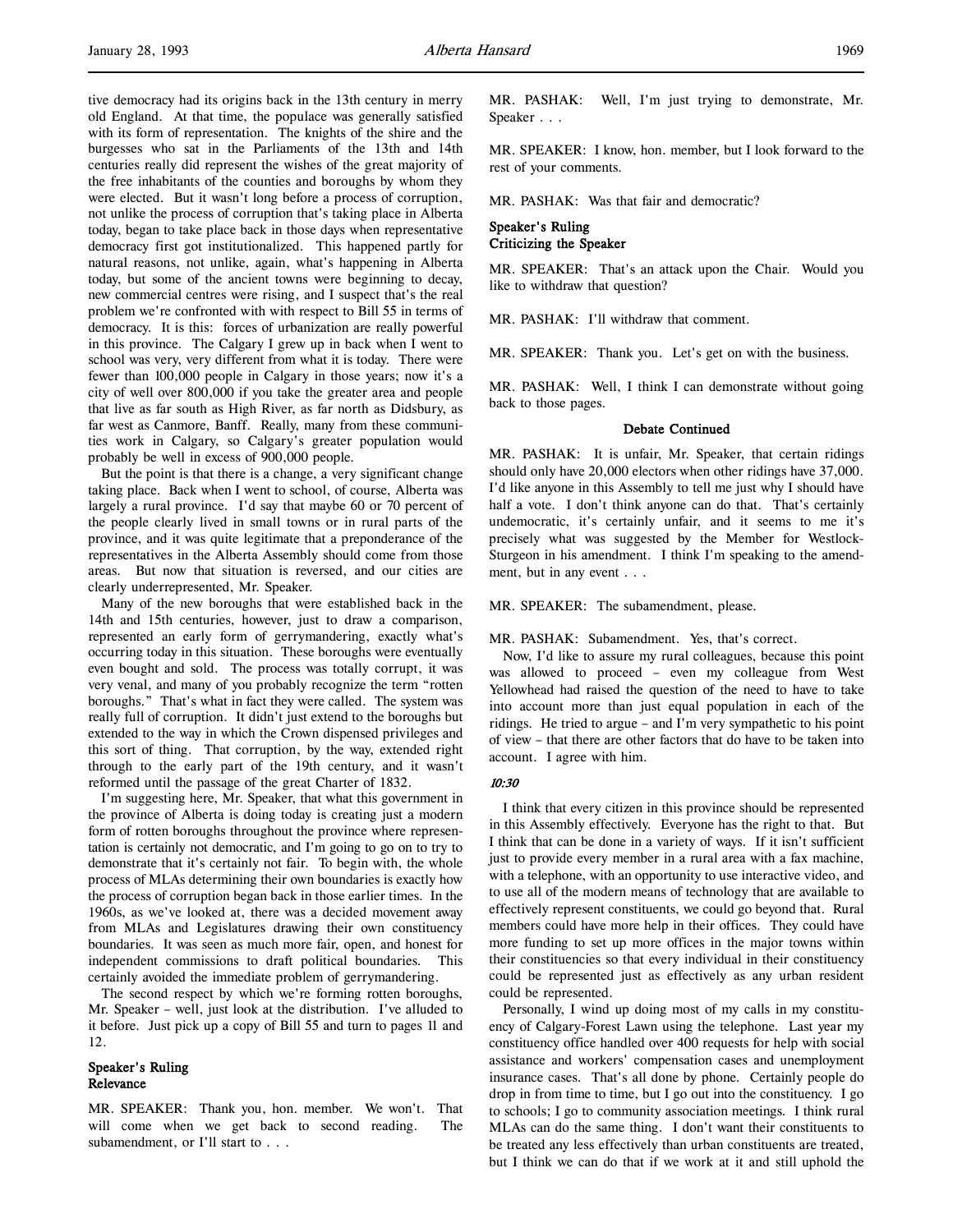Mr. Speaker, with respect to fairness, which was part of the subamendment to the amendment that we proposed, I looked up again in the Webster's dictionary meanings for the word "fairness." Well, you can define fairness, I guess if you want, synonymously with beautiful, and I don't see anything beautiful about Bill 55. But fairness can also be defined this way as well: it's characterized by honesty and justice, free from fraud, injustice, prejudice and favoritism. Certainly these electoral boundaries are not characterized by honesty and justice, and they're demonstrably not free from fraud, injustice, prejudice, and favoritism. Injustice: again, why should my vote be worth only half a vote in some other part of the province?

With respect to favoritism, Mr. Speaker, we've looked at Calgary-Elbow. The leader of our party mentioned during the debate on the Bill itself that it's redesigned to favour the new Premier. My colleague from West Yellowhead earlier this evening pointed out that gerrymandering took place in the creation of the new riding of Athabasca-Wabasca. In any event, it's no coincidence that one of the people who sat on that committee that drew those boundaries derived the benefit from the way in which those boundaries were drawn. We did a little research in our caucus with respect to Calgary-Elbow, just looking at the gain that would have occurred if the 1989 election had been carried on on the basis of the new proposed boundaries. The Progressive Conservative Party would have received an additional 2,000 votes. The Liberal vote would have gone up by 1,200 and the New Democratic vote would have gone up by 600, but still there would have been such a substantial gain in Calgary-Elbow that the outcome of that election would not have been in doubt. I must point out that the Member for Calgary-Elbow only won that seat by approximately 900 votes. The same thing is true in Athabasca-Lac La Biche in terms of numbers.

I'm trying to demonstrate again, Mr. Speaker, with respect to the Liberal subamendment the question of fairness, and I'm trying to define fairness in terms of . . .

MR. HYLAND: How about Taber-Warner? What would that have changed?

MR. PASHAK: I beg your pardon?

### MR. SPEAKER: Order.

MR. PASHAK: I can't enter into a debate with the member from across the floor.

With respect to Athabasca-Lac La Biche, if the 1989 election had been fought on the boundaries as they're drawn today, the Progressive Conservative Party would have dropped 600 votes. That's clear. But the Liberal vote would have dropped by 800, and the New Democratic Party vote would have dropped by 1,300. If that's not favoritism, which is contrary to fairness, I don't know what is.

I'd now like to address the whole question of fraud, which is part of the definition of fairness. I think if you pick up the news release that accompanied the introduction of Bill 55 in the Legislature, it's full of examples of fraud. Here's a quote from the second paragraph:

After extensive public consultation, public hearings, and a thorough examination of all written submissions, the Select Special Committee on Electoral Boundaries prepared and submitted a Report to the Alberta Legislature.

Then it implied:

Bill 55 reflects the recommendations contained in that 1992 Report.

# Point of Order Parliamentary Language

MR. SPEAKER: A point of order.

MR. KOWALSKI: Mr. Speaker, a point of order. Perhaps we might reference *Beauchesne* 489, on page 145: "Since 1958, it has been ruled unparliamentary to use" an expression such as "fraud."

MR. SPEAKER: Hon. member.

MR. PASHAK: Okay; I'll withdraw the word "fraud," then, and say "contrary to the principle of fairness."

### Debate Continued

MR. PASHAK: Contrary to the principle of fairness, there's an implication here that these written submissions materially affected the drafting of the Bill that preceded Bill 55. I'd submit, after having looked at some of those submissions and looking at the opposition the mayors of Calgary and Edmonton presented to those earlier submissions, that they were not at all happy with the boundary proposals. I've already indicated that Calgary, really, on the basis of fairness would have three more seats than it has allocated to it in Bill 55.

Secondly, Mr. Speaker, it says:

The intent of this Bill is to provide Albertans with electoral boundaries which are a current reflection of our population.

I think that all through this debate we've provided example after example where they don't reflect the current population fairly.

Thirdly, Mr. Speaker, in this news release it says:

This proposed legislation is consistent with recent Court decisions.

I think this is really critical to the whole issue that's before us. It says:

The Courts have ruled that where necessary an electoral division may deviate by up to 25% from the average population of all electoral divisions.

Up to 25 percent. That's not how I read that court decision. In fact, I think the Court of Appeal states quite clearly that the Carter case does not "mandate . . . deviation in a case where it is not needed." Nowhere do I see in anything that the government has presented to us a need to have urban ridings go up to the point that they're 15 and 20 percent above the mean. I have not seen that demonstrated by argument, by fact, or by any other way. I think on that ground alone the Bill that's before us is unfair.

Mr. Speaker, I think after making critical remarks about the Bill, it is important to set before members of this Assembly what I think would be a fair and honest statement about what ought to take place and something that I think would be reasonable, that all Albertans could accept. It comes from a paper that was drafted by a political scientist from the University of Calgary. His name is Keith Archer. He was here earlier in the evening with a group of his students. His paper is entitled Conflict and Confusion in Drawing Constituency Boundaries: The Case of Alberta. Some of my colleagues have already referenced their remarks from that. If I may, I'd just like to conclude by reading the concluding paragraph from this presentation. It's not very long, and I'd like to have it entered into Hansard. He says:

One way to avoid the regressive step of returning to the legislature for redistricting is to follow the sensible recommendations of the Lortie commission both federally and provincially. The commission's recommendation of a plus or minus 15 percent deviation limit, with no recourse to "exceptional cases", gives